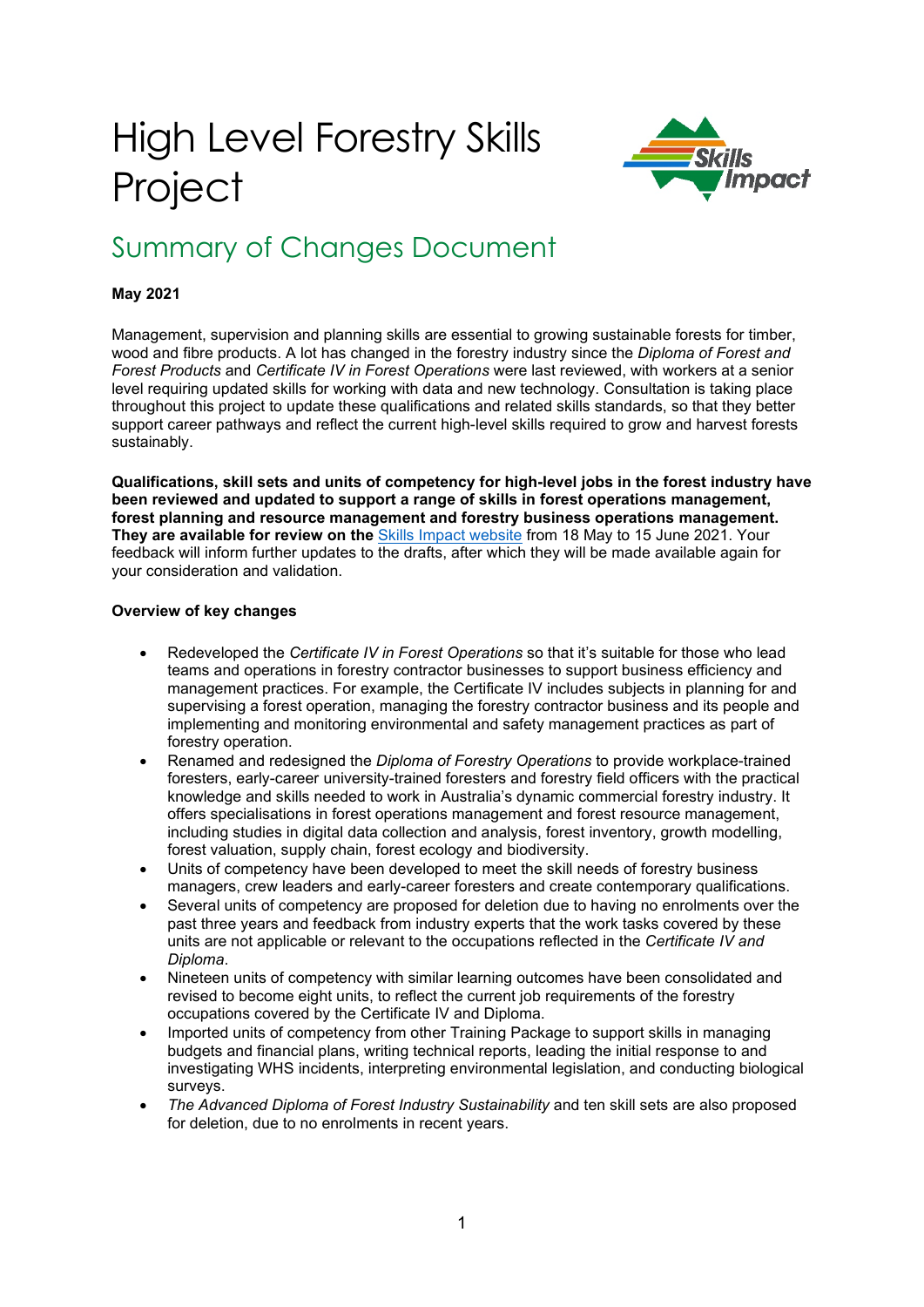**Acronyms: APP – Application, E – Element, FWP – Forest and Wood Products, PC – Performance Criteria, PE – Performance Evidence, KE – Knowledge Evidence, AC – Assessment Conditions, SMEs – Subject Matter Experts, ER – Entry Requirements**

# Qualifications

The *Certificate IV in Forestry Operations* has been reviewed and redeveloped so that it's tailored to support the current and emerging skill needs of managers and crew leaders responsible for forestry business operations.

The Certificate IV provides practical skills and knowledge needed to establish operational plans for silviculture, harvesting, log haulage or forest roading operations and supervise teams implementing the plans. It also enables participants to enhance skills in managing human resources and forestry businesses.

The Diploma has been redesigned to provide workplace-trained foresters, early-career universitytrained foresters and forestry field officers with the practical knowledge and skills needed to work in Australia's dynamic commercial forestry industry.

The Diploma offers specialisations in forest operations management and forest resource management, including studies in digital data collection and analysis, forest inventory, growth modelling, forest valuation, supply chain, forest ecology and biodiversity. The flexible course structure enables participants to select subjects that best suit their needs.

For example, foresters wishing to pursue specialist roles in forest operations management might focus on studies in forest management planning, forestry supply chains and optimising forest management practices. Whereas those seeking roles in forest resource management may focus on digital data collection and analysis, growth modelling and forest inventory systems.

| <b>Existing/Replaced</b><br>Qualification                 | <b>Revised</b><br>Qualification                           | <b>Proposed changes</b>                                                                                                                                                                                                                  |
|-----------------------------------------------------------|-----------------------------------------------------------|------------------------------------------------------------------------------------------------------------------------------------------------------------------------------------------------------------------------------------------|
| FWP40116<br>Certificate IV in<br><b>Forest Operations</b> | FWP4XX21<br>Certificate IV in<br><b>Forest Operations</b> | Purpose clarified to reflect the job of people who<br>$\bullet$<br>work as managers or crew leaders in forestry<br>contractor businesses.                                                                                                |
|                                                           |                                                           | Reduced the total number of units for qualification<br>$\bullet$<br>completion from 14 to 12                                                                                                                                             |
|                                                           |                                                           | Created and added 5 new elective FWP units                                                                                                                                                                                               |
| FWP50116 Diploma<br>of Forest and Forest                  | FWP5XX21<br>Diploma of Forest                             | Repurposed from a broad forest and forest<br>$\bullet$<br>products qualification to a forestry qualification                                                                                                                             |
|                                                           | <b>Products</b><br>Operations                             | Changed scope to meet the training needs of<br>$\bullet$<br>entry-level foresters (including forestry field<br>officers and resource foresters with specialist<br>roles in forest resource management) as<br>opposed to senior foresters |
|                                                           |                                                           | Created 2 specialisations:<br>$\bullet$                                                                                                                                                                                                  |
|                                                           |                                                           | <b>Forest Operations Management or</b><br>$\Omega$                                                                                                                                                                                       |
|                                                           |                                                           | Forest Resource Management.<br>$\circ$                                                                                                                                                                                                   |
|                                                           |                                                           | Reduced the total number of units for qualification<br>٠<br>completion from 15 to 12                                                                                                                                                     |
|                                                           |                                                           | No core units<br>$\bullet$                                                                                                                                                                                                               |
|                                                           |                                                           | Created and added 13 new elective FWP units                                                                                                                                                                                              |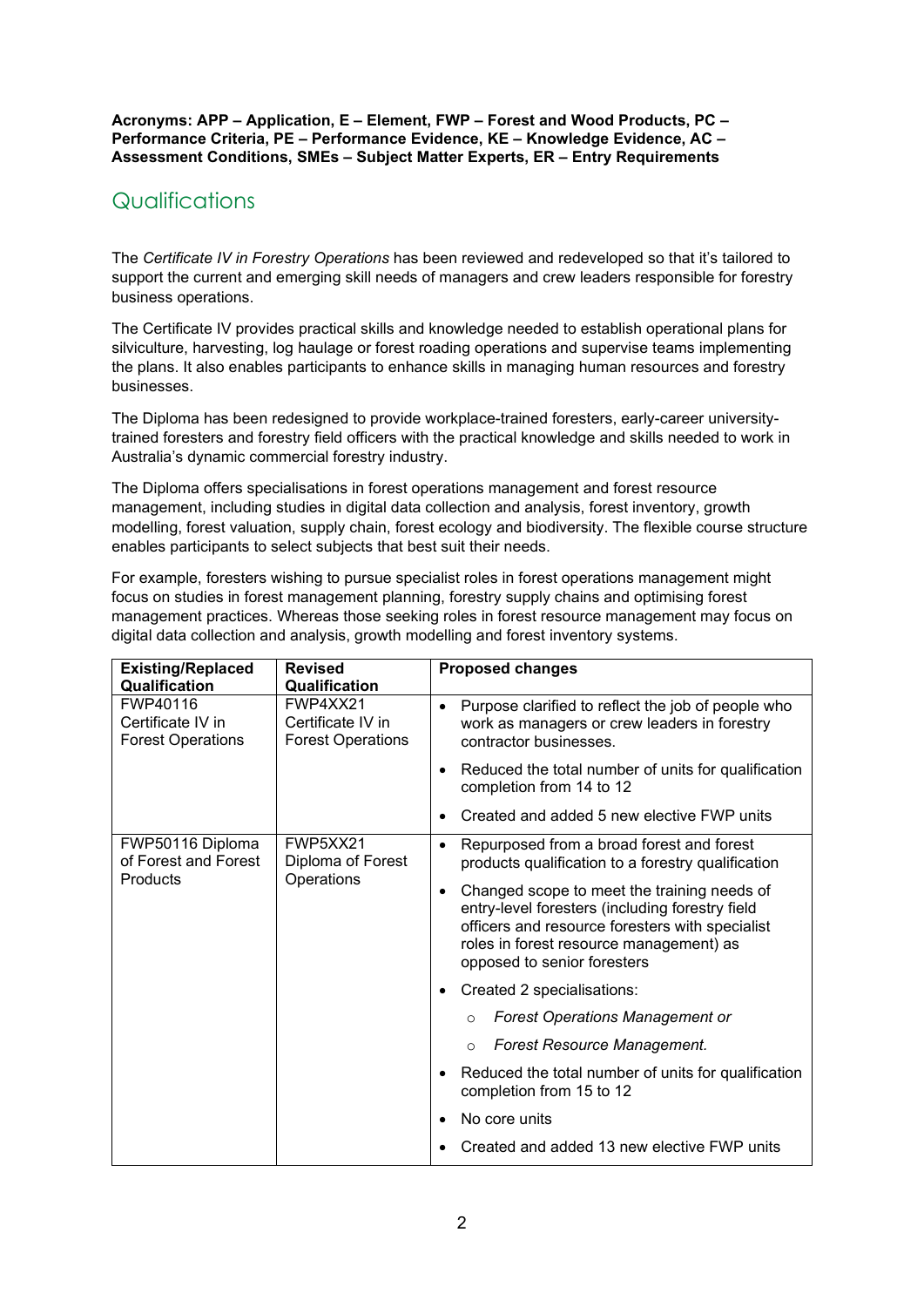|  | 7 FWP units are anticipated for deletion (see<br>section below) |
|--|-----------------------------------------------------------------|
|--|-----------------------------------------------------------------|

#### **Qualification Proposed for Deletion**

The Advanced Diploma of Forest Industry Sustainability is proposed for deletion, for the reasons outlined below. Please email feedback to Georgiana Daian [gdaian@forestworks.com.au](mailto:gdaian@forestworks.com.au)

| <b>Qualification code</b><br>and title                               | <b>Rationale</b>                                                                                                                                                                                                                                                                                                                                                                                                    | Link to qualification    |
|----------------------------------------------------------------------|---------------------------------------------------------------------------------------------------------------------------------------------------------------------------------------------------------------------------------------------------------------------------------------------------------------------------------------------------------------------------------------------------------------------|--------------------------|
| FWP60116<br>Advanced Diploma of<br>Forest Industry<br>Sustainability | No enrolments during the last 5 years<br>$\bullet$<br>Not listed on the State funded course lists<br>٠<br>No RTO has it on the scope of registration<br>$\bullet$<br>Some units will be redeveloped and<br>$\bullet$<br>included in the Diploma. Other units were<br>deleted as part of meeting Skills Ministers'<br>priority of removing training products with<br>low or no enrolments, as agreed by the<br>AISC. | View qualification here. |

### Skills Sets

#### **Skill Sets Proposed for Deletion**

Ten high-level forestry skill sets have been reviewed, and they are all proposed for deletion due to no use during the last five years. Please email feedback to Georgiana Daian [gdaian@forestworks.com.au](mailto:gdaian@forestworks.com.au)

| Skill set code and title                                                 | Link to skill set   |
|--------------------------------------------------------------------------|---------------------|
| FWPSS00001 Skill set for forest and wood product innovation for leaders  | View skill set here |
| FWPSS00002 Skill set for forest and wood product innovation for managers | View skill set here |
| FWPSS00003 Skill set for supporting forest and wood products innovation  | View skill set here |
| FWPSS00004 Skill set for managing change in the forest and wood          | View skill set here |
| products industry                                                        |                     |
| FWPSS00005 Skill set for forest and wood products industry stakeholder   | View skill set here |
| engagement                                                               |                     |
| FWPSS00006 Skill set for supporting workplace engagement in the forest   | View skill set here |
| and wood products industry                                               |                     |
| FWPSS00007 Skill set for leading business development in the forest and  | View skill set here |
| wood products industry                                                   |                     |
| FWPSS00008 Skill set for managing business development in the forest     | View skill set here |
| and wood products industry                                               |                     |
| FWPSS00009 Skill set for supporting business development in the forest   | View skill set here |
| and wood products industry                                               |                     |
| FWPSS00025 Skill set for carbon accounting                               | View skill set here |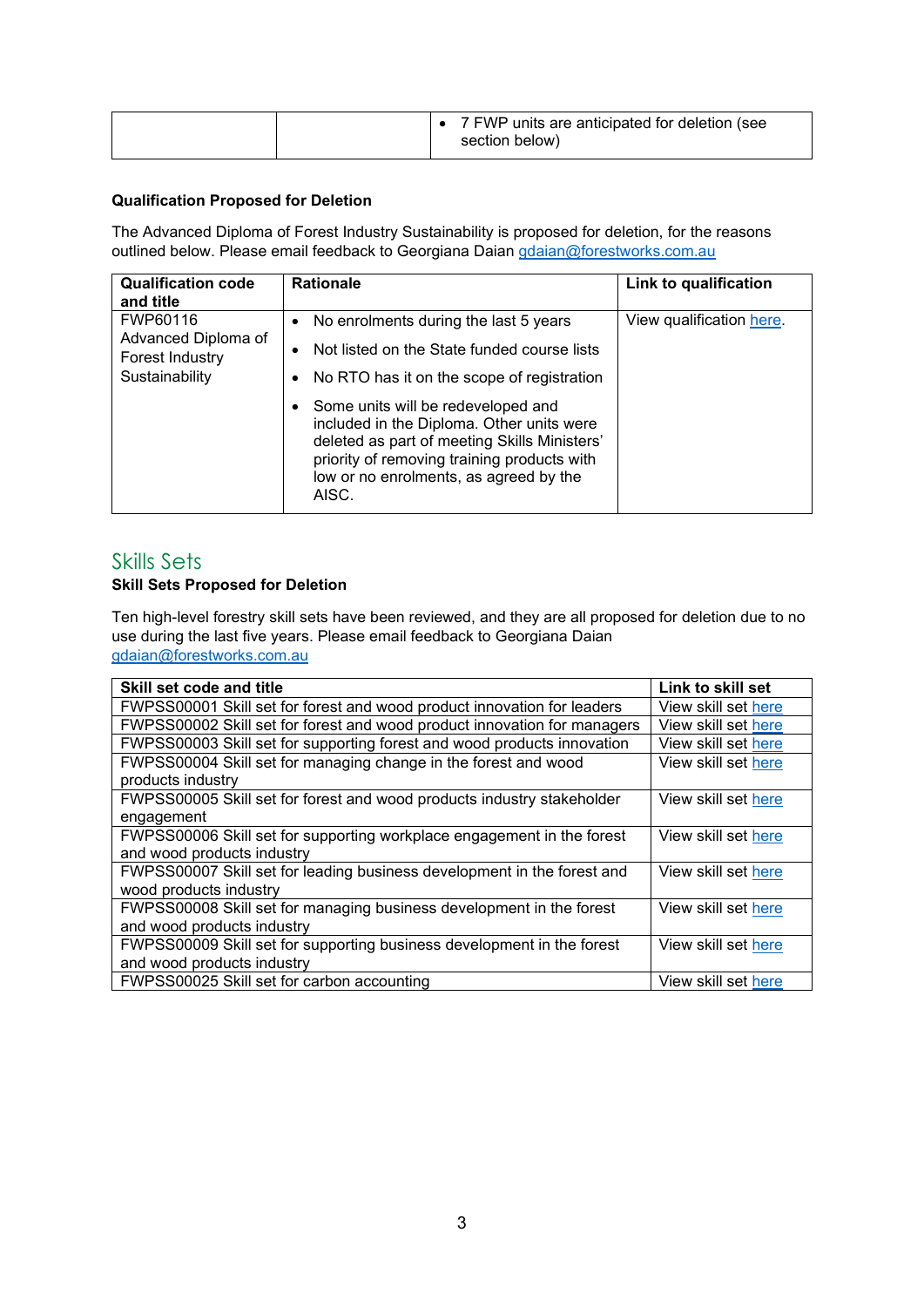# Units of competency

## **Safety and Environment - revised units of competency**

Three existing units of competency focussing on safety and environmental management in forestry operations have been reviewed and updated. They were improved for clarifying the scope of work and task requirements regarding implementing environmental management practices in forest operations and monitoring workplace safety, health and environment (SHE) policies and procedures.

| <b>Current unit</b>                                                                      | Revised unit code and                                                                               | Proposed changes/rationale                                                                                                                                                                                                                                                                                                                                                                                                                                                                                                                                                                                                                                                                                                                                                                                                                                                                               |
|------------------------------------------------------------------------------------------|-----------------------------------------------------------------------------------------------------|----------------------------------------------------------------------------------------------------------------------------------------------------------------------------------------------------------------------------------------------------------------------------------------------------------------------------------------------------------------------------------------------------------------------------------------------------------------------------------------------------------------------------------------------------------------------------------------------------------------------------------------------------------------------------------------------------------------------------------------------------------------------------------------------------------------------------------------------------------------------------------------------------------|
| code and name                                                                            | name                                                                                                |                                                                                                                                                                                                                                                                                                                                                                                                                                                                                                                                                                                                                                                                                                                                                                                                                                                                                                          |
| FWPCOR4201<br>Monitor safety,<br>health and<br>environment<br>policies and<br>procedures | FWPCOR4XXX Monitor<br>safety, health and<br>environment policies and<br>procedures                  | Redrafted Application statement to clarify<br>$\bullet$<br>scope of work ie: monitoring workplace<br>safety, health and environment (SHE)<br>policies and procedures<br>Redrafted Elements 1, 2 and 4 and<br>$\bullet$<br>accompanying PCs to reflect focus of unit<br>on monitoring safety, health and<br>environment [SHE]<br>Redrafted PCs for Element 3 to clarify focus<br>on monitoring emergency procedures<br>New description provided for Foundation<br><b>Skills</b><br>Performance Evidence redrafted to comply<br>with Standards for Training Packages<br>regarding the volume of evidence<br>Knowledge evidence redrafted to align with<br>$\bullet$<br><b>Elements and Performance Criteria</b><br><b>Redrafted Assessment Conditions</b><br>$\bullet$<br>statement to comply with Standards for<br><b>Training Packages</b>                                                               |
| FWPCOT5201<br>Implement<br>sustainable<br>forestry practices                             | FWPFGM4XXX Implement<br>environmental<br>management practices to a<br>forestry operation site       | Title change<br>$\bullet$<br>Minor change to Application Statement<br>$\bullet$<br>clarifying scope of work<br>Revised Element 1 and PCs 1-2 - 1.5 to<br>$\bullet$<br>clarify work task<br>Revised Element 2 and PCs 2.1 - 2.4 to<br>$\bullet$<br>clarify work task<br>Redraft Element 3 and PCs 3.1-3.2 to<br>$\bullet$<br>clarify work task<br>Added Element 4 and PCs 4.1-4.3 to<br>$\bullet$<br>identify focus on natural and cultural<br>heritage assets<br>Redraft Element 5 and PCs 5.1- 5.5 to<br>$\bullet$<br>clarify work task<br>New description provided for Foundation<br><b>Skills</b><br>Performance Evidence redrafted to comply<br>with Standards for Training Packages<br>regarding the volume of evidence<br>Minor changes to Knowledge Evidence to<br>align with PCs<br><b>Redrafted Assessment Conditions</b><br>statement to comply with Standards for<br><b>Training Packages</b> |
| FWPCOT5209<br>Manage tree<br>harvesting to<br>minimise                                   | FWPFGM4XXX<br>Implement environmental<br>management practices<br>to timber harvesting<br>operations | Redeveloped to cover the management<br>$\bullet$<br>of timber harvesting operations to<br>minimise environmental impact and<br>meet the environmental management                                                                                                                                                                                                                                                                                                                                                                                                                                                                                                                                                                                                                                                                                                                                         |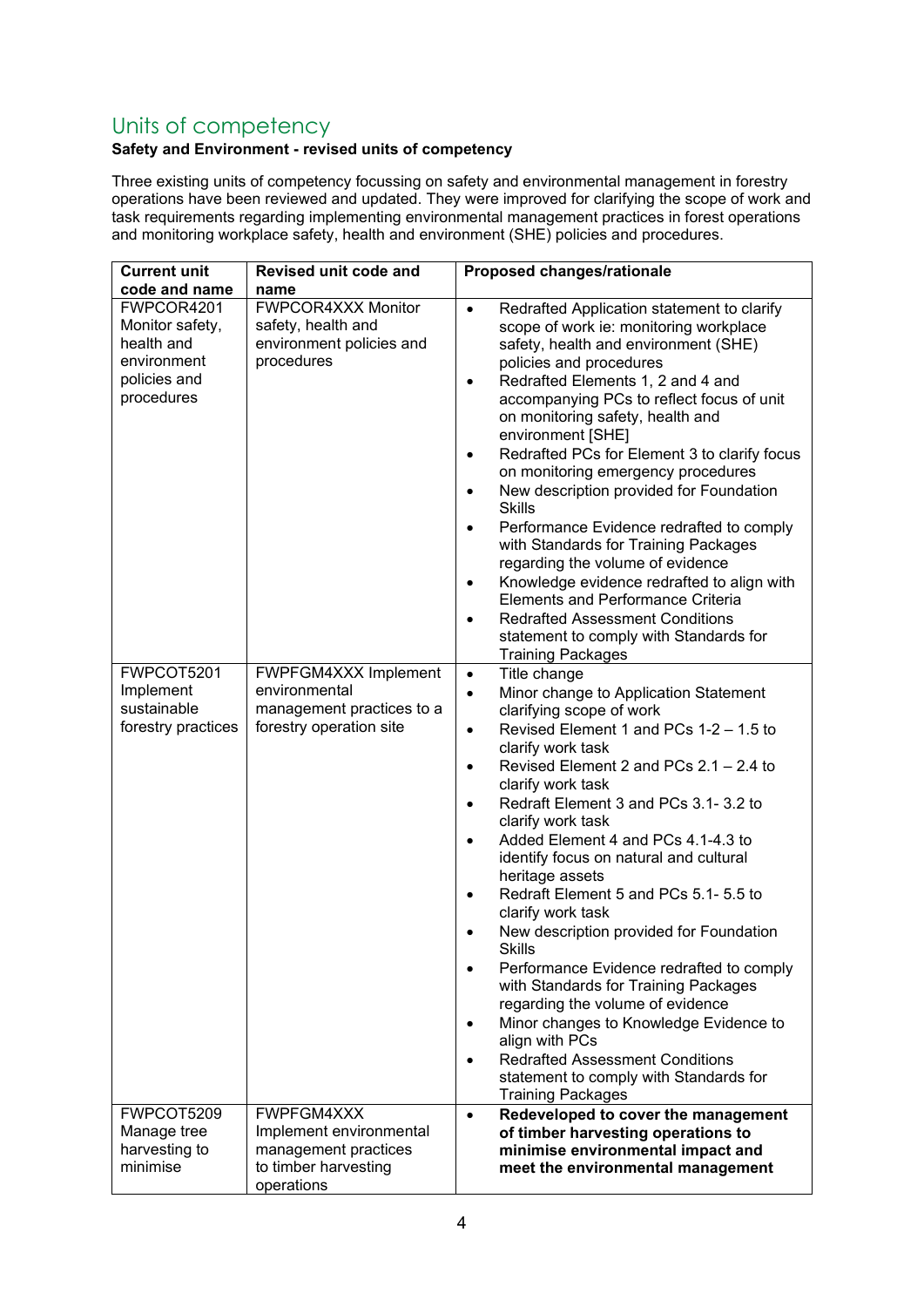| environmental | requirements specified in the relevant |
|---------------|----------------------------------------|
| <b>impact</b> | harvest plan.                          |

#### **Management Systems – new units of competency**

Two new units of competency have been developed to address gaps between the skills needed within the industry and available skill standards in the current qualifications.

These units are designed to support people who work as forestry business managers and crew leaders to develop efficient practices for managing human resources and operational activities specific to a forestry business setting.

| New unit code and name                                                            | <b>Application</b>                                                                                                                                                                                                                                                                                                 |
|-----------------------------------------------------------------------------------|--------------------------------------------------------------------------------------------------------------------------------------------------------------------------------------------------------------------------------------------------------------------------------------------------------------------|
| <b>FWPFGM4XXX Manage business operations</b><br>of a forestry contractor business | This unit of competency describes the skills and<br>knowledge required to manage the business<br>operations of a forest contracting business,<br>including the development of strategic and<br>operational plans and strategies for stakeholder<br>engagement, marketing, tendering and service<br>quality.        |
| FWPFGM4XXX Manage human resource<br>functions of a forestry contractor business   | This unit of competency describes the skills and<br>knowledge required to manage people practices in<br>a forest contracting business, including complying<br>with legislative employment requirements, applying<br>the principles of a fair, just and leadership culture,<br>and managing the employee lifecycle. |

#### **Management Systems – revised units of competency**

Eight existing units of competency covering the management of forest management certification, quality products and services and operations improvement have been revised and updated.

For example, two sets of five units with similar learning outcomes have been merged, resulting in two redesigned units for work tasks related to implementing forest management certification systems and workplace sustainability practices.

In addition, the focus of one unit was changed to reflect the skills and knowledge expected of an early-career forester as opposed to an experienced forester. This unit is *FWPFGM5XXX Contribute to establishment and implementation of forest management systems*, replacing *FWPCOT6207 Develop forest management systems and processes*.

Other changes include minor revisions to minor revisions to improve the work task description and meet the requirements of Standards for Training Packages.

| <b>Current unit</b><br>code and name                       | Revised unit code and<br>name                                   | Proposed changes/rationale                                                                                                                                                                                                                                                                                                                                                                                                                                        |
|------------------------------------------------------------|-----------------------------------------------------------------|-------------------------------------------------------------------------------------------------------------------------------------------------------------------------------------------------------------------------------------------------------------------------------------------------------------------------------------------------------------------------------------------------------------------------------------------------------------------|
| FWPCOR4202<br>Monitor and<br>review forestry<br>operations | <b>FWPCOR4XXX Monitor</b><br>and improve forestry<br>operations | Minor title change<br>Minor change to Application Statement<br>clarifying scope of work<br>Revised PC structure for Element 1 to<br>clarify work task and incorporate use of<br>digital equipment<br>Minor editing to PCs 1.1-1.3 and 2.4-2.5 to<br>clarify work tasks<br>Redraft Element 3 and PCs 3.1-3.6 to<br>clarify focus trialling improvements to work<br>practices, systems and technologies<br>New description provided for Foundation<br><b>Skills</b> |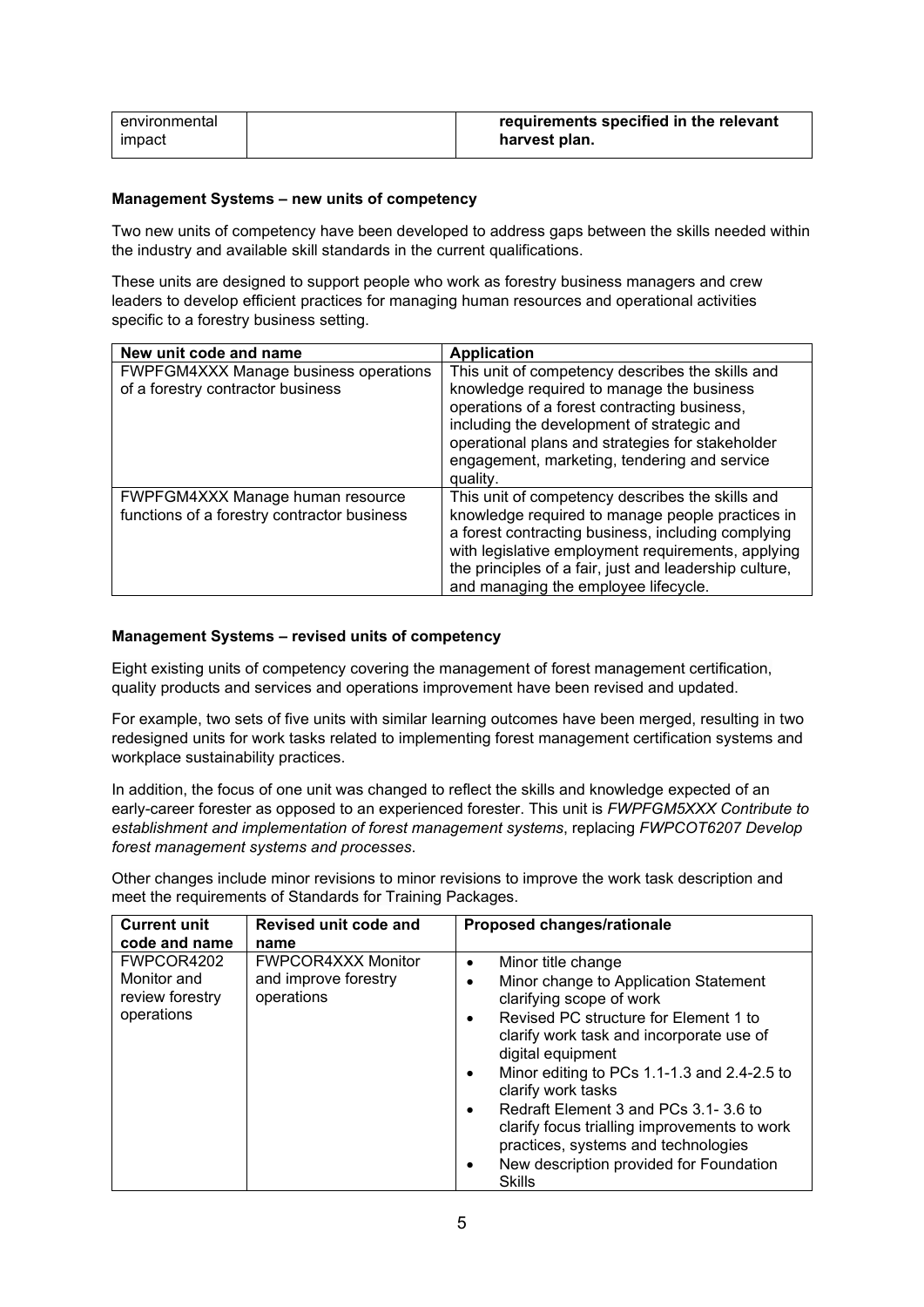|                                                                                                   |                                                                                                        | Performance Evidence redrafted to comply<br>$\bullet$<br>with Standards for Training Packages<br>regarding the volume of evidence<br>Minor wording changes to Knowledge<br>$\bullet$<br>Evidence to align with PCs and include<br>information on types, uses, operation and<br>maintenance of equipment used in forestry<br>operations<br><b>Redrafted Assessment Conditions</b><br>$\bullet$<br>statement to comply with Standards for<br><b>Training Packages</b>                                                                                                                                                                                                                                                                                                                                                                                                                                                                                                                                                                                                                                                                                                                                                                                                       |
|---------------------------------------------------------------------------------------------------|--------------------------------------------------------------------------------------------------------|---------------------------------------------------------------------------------------------------------------------------------------------------------------------------------------------------------------------------------------------------------------------------------------------------------------------------------------------------------------------------------------------------------------------------------------------------------------------------------------------------------------------------------------------------------------------------------------------------------------------------------------------------------------------------------------------------------------------------------------------------------------------------------------------------------------------------------------------------------------------------------------------------------------------------------------------------------------------------------------------------------------------------------------------------------------------------------------------------------------------------------------------------------------------------------------------------------------------------------------------------------------------------|
| FWPCOR4203<br>Monitor quality<br>and product care<br>procedures                                   | <b>FWPFGM4XXX Monitor</b><br>and manage product quality<br>and supply                                  | Minor change to Application Statement<br>$\bullet$<br>clarifying scope of work<br>Revised wording of PCs 1.2, 2.4 and 2.5 to<br>$\bullet$<br>reflect style manual requirements<br>Performance Evidence redrafted to comply<br>$\bullet$<br>with Standards for Training Packages<br>regarding the volume of evidence<br><b>Redrafted Assessment Conditions</b><br>$\bullet$<br>statement to comply with Standards for<br>Training Packages                                                                                                                                                                                                                                                                                                                                                                                                                                                                                                                                                                                                                                                                                                                                                                                                                                 |
| FWPCOT6207<br>Develop forest<br>management<br>systems and<br>processes                            | <b>FWPFGM5XXX Contribute</b><br>to establishment and<br>implementation of forest<br>management systems | Repositioned this unit to meet skill needs of<br>$\bullet$<br>early career foresters.<br>New Title reflecting shift in focus of unit to<br>$\bullet$<br>contributing to establishment and<br>implementation of forest management<br>system<br>Change to Application Statement reflecting<br>$\bullet$<br>shift in focus of unit to contributing to<br>establishment and implementation of forest<br>management system<br>Reworded Element 2 and PCs 2.1-2.5 to<br>$\bullet$<br>clarify scope of work in relation to<br>supporting establishment of forest<br>management plans and systems<br>Reworded Element 3 to clarify scope of<br>$\bullet$<br>work in relation to relation to supporting<br>implementation of forest management<br>system<br>Performance Evidence redrafted to comply<br>$\bullet$<br>with Standards for Training Packages<br>regarding the volume of evidence<br>Minor wording changes to Knowledge<br>$\bullet$<br>Evidence and inclusion of new knowledge<br>requirement - techniques for monitoring<br>forest management systems and processes<br>for compliance with laws, international<br>treaties, conventions<br><b>Redrafted Assessment Conditions</b><br>$\bullet$<br>statement to comply with Standards for<br><b>Training Packages</b> |
| FWPCOT6202<br>Develop and<br>manage a<br>forestry chain of<br>custody<br>certification<br>process | FWPFGM5XXX Implement<br>forest management<br>certification scheme                                      | Redesigned unit that includes content from<br>$\bullet$<br>FWPCOT6202 Develop and manage a<br>forestry chain of custody certification<br>process and FWPCOT5206 Implement<br>forestry chain of custody certification<br>system                                                                                                                                                                                                                                                                                                                                                                                                                                                                                                                                                                                                                                                                                                                                                                                                                                                                                                                                                                                                                                            |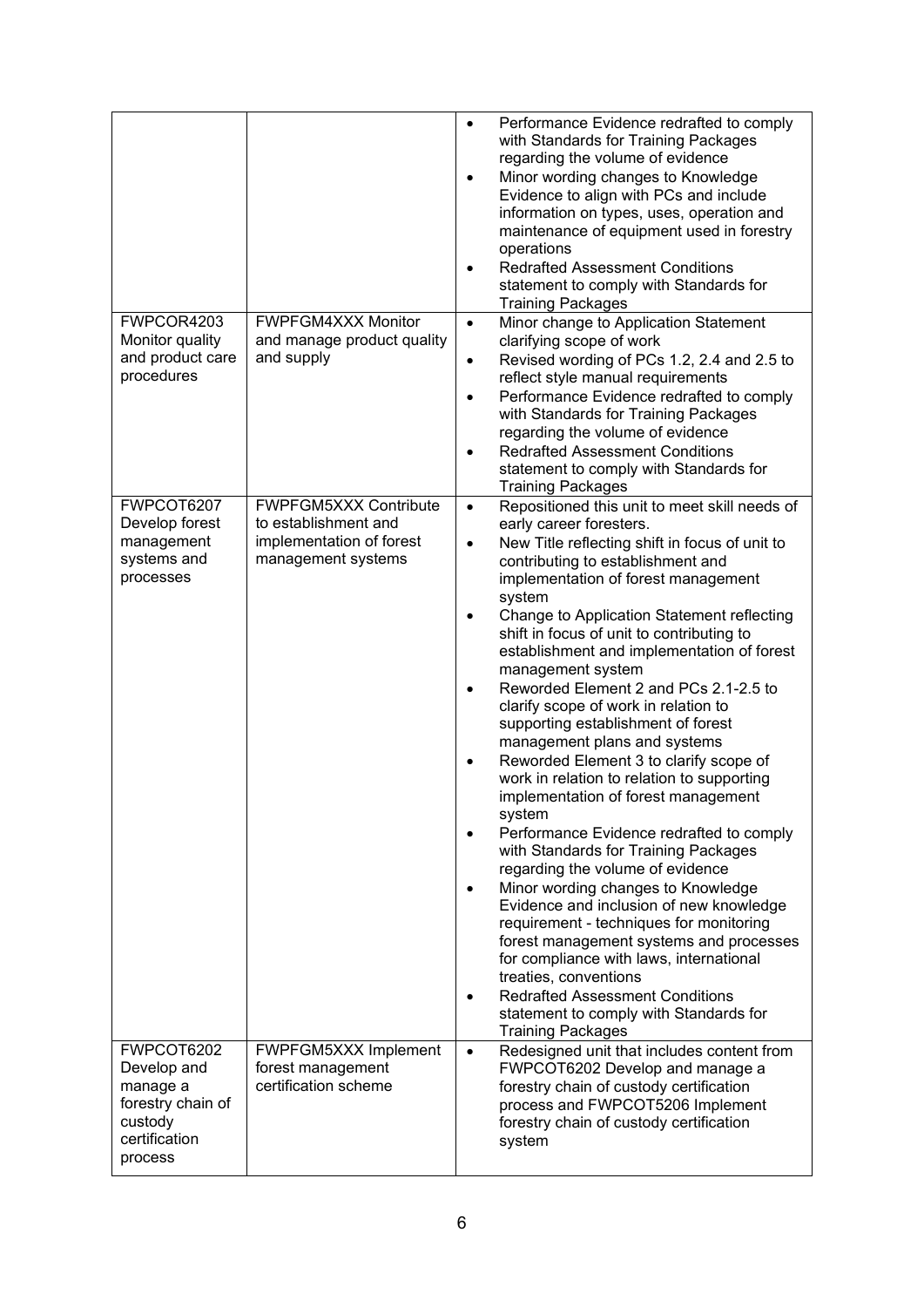| FWPCOT5206<br>Implement<br>forestry chain of<br>custody<br>certification<br>system                                          |                                                               |                                                                                                                                                                                                                                            |
|-----------------------------------------------------------------------------------------------------------------------------|---------------------------------------------------------------|--------------------------------------------------------------------------------------------------------------------------------------------------------------------------------------------------------------------------------------------|
| FWPCOT5207<br>Implement<br>sustainability in<br>the workplace<br>FWPCOR6201<br>Manage<br>sustainability in<br>the workplace | FWPCOT5XXX Implement<br>workplace sustainability<br>practices | Redesigned unit that includes content from<br>$\bullet$<br>FWPCOT4208 Implement workplace<br>sustainability practices, FWPCOT5207<br>Implement sustainability in the workplace<br>and FWPCOR6201 Manage sustainability in<br>the workplace |
| FWPCOT4208<br>Implement<br>workplace<br>sustainability<br>practices                                                         |                                                               |                                                                                                                                                                                                                                            |

#### **Forest Operations Management – new units of competency**

Six new units of competency were developed to address the gaps between the skills needed within the industry and available units in the current qualifications.

One of these units focuses on logistics skills required in managing log loading and haulage operations. This unit will be included in the revised Certificate IV in Forest Operations.

All other new units cover skills and knowledge required to contribute to and implement required silviculture regimes, assist in calculating costs and production targets for forestry operations, and use principles of forest science to optimise forest management practices. They will be included in the new Diploma in Forest Operations for early career foresters.

| New unit code and name                                                                 | <b>Application</b>                                                                                                                                                                                                                                                      |
|----------------------------------------------------------------------------------------|-------------------------------------------------------------------------------------------------------------------------------------------------------------------------------------------------------------------------------------------------------------------------|
| FWPFGM4XXX Plan for and coordinate log<br>loading and haulage operations               | This unit of competency describes the skills and<br>knowledge required to plan for and coordinate log<br>loading and haulage operations to facilitate the<br>movement of logs from a native forest or plantation<br>to an end point for processing.                     |
| FWPFGM5XXX Contribute to and implement<br>a silviculture regime for a plantation       | This unit of competency describes the skills and<br>knowledge required to select a silviculture regime<br>consistent with plantation management objectives<br>and contribute to the planning and implementation<br>of a silviculture regime for plantation operations.  |
| FWPFGM5XXX Contribute to and implement<br>a silviculture regime for native forest      | This unit of competency describes the skills and<br>knowledge required to select a silvicultural regime<br>consistent with native forest management<br>objectives and contribute to the planning and<br>implementation of the silviculture regime for native<br>forest. |
| <b>FWPFGM5XXX Contribute to management</b><br>and monitoring of forestry supply chains | This unit of competency describes the skills and<br>knowledge required to contribute to the<br>management and monitoring of forestry supply<br>chains and to make recommendations for<br>improving the efficiency of existing forestry supply<br>chains.                |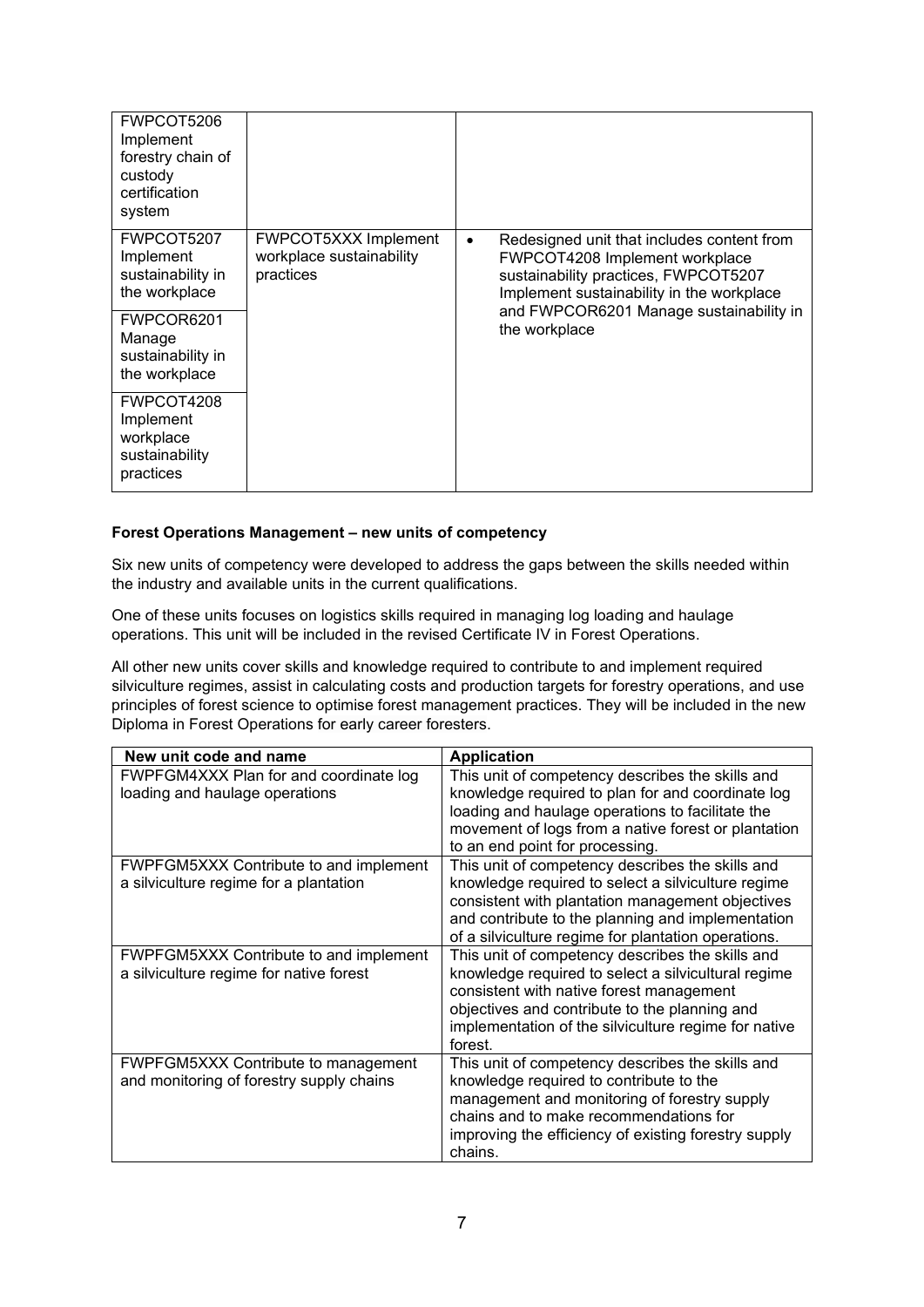| FWPFGM5XXX Apply principles of forest<br>science to optimise forest management<br>practices | This unit of competency describes the skills and<br>knowledge required to apply principles of forest<br>science related to soil, water, landslide and nutrient<br>management to optimise forest management<br>practices. |
|---------------------------------------------------------------------------------------------|--------------------------------------------------------------------------------------------------------------------------------------------------------------------------------------------------------------------------|
| FWPFGM5XXX Assist with calculating costs<br>and production targets for forestry operations  | This unit of competency describes the skills and<br>knowledge required to source information and<br>calculate costs and production targets for forestry<br>operations.                                                   |

#### **Forest Operations Management - revised units of competency**

Twenty-two exiting units of competency for forest operations management have been reviewed and updated.

Some of these units have been redeveloped to reflect the skills expected of early-career foresters, particularly to contribute to and implement forest operations plans. Other units have been updated for forest business managers and crew leaders to develop skills in planning for and supervising forest operations.

Changes also include minor revisions to minor revisions to improve the work task description and meet the requirements of Standards for Training Packages.

| <b>Current unit</b>                                          | Revised unit code and                                                    | <b>Proposed changes</b>                                                                                                                                                                                                                                                                                                                                                                                                                                                                                                                                                                                                                                                                                                                                                                                                                                                                                                                                                                                                                                                                                                                                                                                                                                                      |
|--------------------------------------------------------------|--------------------------------------------------------------------------|------------------------------------------------------------------------------------------------------------------------------------------------------------------------------------------------------------------------------------------------------------------------------------------------------------------------------------------------------------------------------------------------------------------------------------------------------------------------------------------------------------------------------------------------------------------------------------------------------------------------------------------------------------------------------------------------------------------------------------------------------------------------------------------------------------------------------------------------------------------------------------------------------------------------------------------------------------------------------------------------------------------------------------------------------------------------------------------------------------------------------------------------------------------------------------------------------------------------------------------------------------------------------|
| code and name                                                | name                                                                     |                                                                                                                                                                                                                                                                                                                                                                                                                                                                                                                                                                                                                                                                                                                                                                                                                                                                                                                                                                                                                                                                                                                                                                                                                                                                              |
| FWPFGM4201<br>Implement a<br>forest<br>establishment<br>plan | FWPFGM4XXX Plan for<br>and coordinate forest<br>establishment operations | New Title reflecting shift in focus of unit to<br>$\bullet$<br>planning for and coordinating forest<br>establishment operations<br>Change to Application Statement reflecting<br>$\bullet$<br>shift in focus of unit to planning for and<br>coordinating forest establishment<br>operations<br>Reworded Element 1 and PCs 1.1-1.3 to<br>$\bullet$<br>clarify scope of work in relation to preparing<br>for the implementation of forest<br>establishment operations<br>Reworded Element 2 and PCs 2.1-2.7 to<br>$\bullet$<br>clarify scope of work in relation to<br>coordinating forest establishment<br>operations<br>Reworded Element 3 and 4 to reflect focus<br>$\bullet$<br>on establishment operations<br>New description provided for Foundation<br>$\bullet$<br>Skill<br>Performance Evidence redrafted to comply<br>$\bullet$<br>with Standards for Training Packages<br>regarding the volume of evidence<br>Minor wording changes to Knowledge<br>$\bullet$<br>Evidence and inclusion of new knowledge<br>requirement - techniques for monitoring<br>forest management systems and processes<br>for compliance with laws, international<br>treaties, conventions<br><b>Redrafted Assessment Conditions</b><br>$\bullet$<br>statement to comply with Standards for |
|                                                              |                                                                          | <b>Training Packages</b>                                                                                                                                                                                                                                                                                                                                                                                                                                                                                                                                                                                                                                                                                                                                                                                                                                                                                                                                                                                                                                                                                                                                                                                                                                                     |
| FWPFGM4202<br>Manage stand<br>health                         | FWPFGM4XXX Plan for<br>and coordinate a stand                            | New unit formed from merger of units<br>$\bullet$<br>FWPFGM4202 Manage stand health and<br>FWPFGM5211 Coordinate stand nutrition                                                                                                                                                                                                                                                                                                                                                                                                                                                                                                                                                                                                                                                                                                                                                                                                                                                                                                                                                                                                                                                                                                                                             |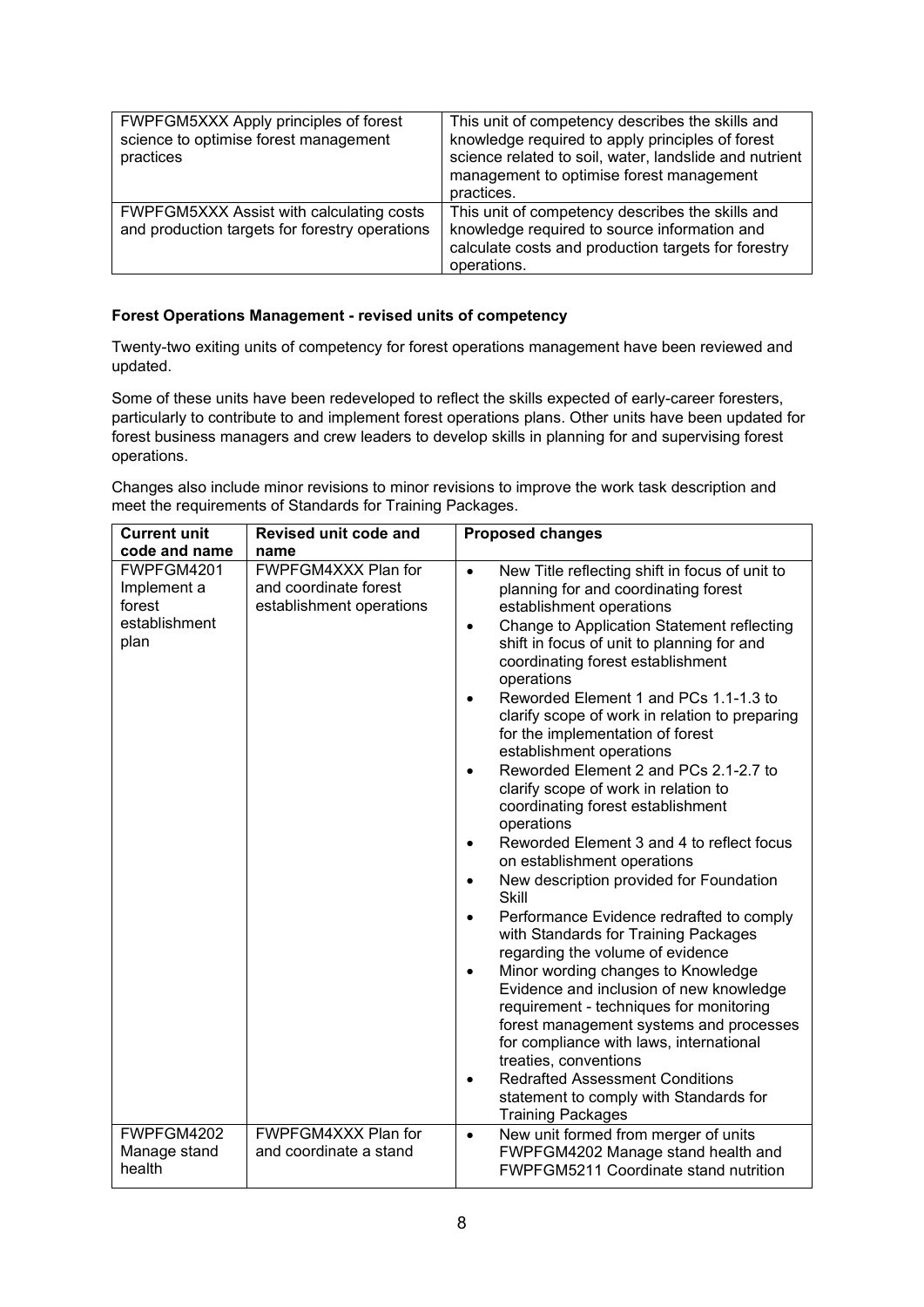| FWPFGM5211<br>Coordinate stand<br>nutrition                 | health and nutrition<br>program                                                 |                                                                                                                                                                                                                                                                                                                                                                                                                                                                                                                                                                                                                                                                                                                                                                                                                                                       |
|-------------------------------------------------------------|---------------------------------------------------------------------------------|-------------------------------------------------------------------------------------------------------------------------------------------------------------------------------------------------------------------------------------------------------------------------------------------------------------------------------------------------------------------------------------------------------------------------------------------------------------------------------------------------------------------------------------------------------------------------------------------------------------------------------------------------------------------------------------------------------------------------------------------------------------------------------------------------------------------------------------------------------|
| FWPFGM4203<br>Design<br>plantations                         | <b>FWPFGM5XXX Contribute</b><br>to and implement a forest<br>establishment plan | New Title reflecting shift in focus of unit to<br>$\bullet$<br>contributing to development and<br>implementation of forest establishment<br>plans<br>Change to Application Statement reflecting<br>٠<br>shift in focus of unit to development and<br>implementation of forest establishment<br>plans<br>Revised Elements 1-4 and associated<br>Performance Criteria<br>New description provided for Foundation<br><b>Skills</b><br>Performance Evidence redrafted to comply<br>٠<br>with Standards for Training Packages<br>regarding the volume of evidence<br>Knowledge Evidence revised to reflect<br>changes in Elements and Performance<br>Criteria and incorporate site factors to<br>consider in forest establishment planning<br><b>Redrafted Assessment Conditions</b><br>statement to comply with Standards for<br><b>Training Packages</b> |
| FWPFGM4204<br>Conduct a pests<br>and diseases<br>assessment | FWPFGM4XXX Plan for<br>and coordinate a pests and<br>diseases assessment        | <b>Revised title</b><br>$\bullet$<br>Minor change to Application Statement<br>$\bullet$<br>clarifying scope of work<br>Revised Element 1 and PCs 1-1 - 1.8 to<br>$\bullet$<br>clarify work task<br>Revised Element 2 and PCs 2.1 - 2.6 to<br>$\bullet$<br>clarify work task<br>Redraft Element 3 and PC 3.1-3.3 to clarify<br>$\bullet$<br>work task<br>New description provided for Foundation<br>٠<br><b>Skills</b><br>Performance Evidence redrafted to comply<br>with Standards for Training Packages<br>regarding the volume of evidence<br>Minor changes to Knowledge Evidence<br><b>Redrafted Assessment Conditions</b><br>statement to comply with Standards for<br><b>Training Packages</b>                                                                                                                                                  |
| FWPFGM4205<br>Monitor<br>regeneration<br>rates              | FWPFGM4XXX Plan for<br>and coordinate a<br>regeneration rate<br>assessment      | <b>Revised title</b><br>$\bullet$<br>Minor change to Application Statement<br>$\bullet$<br>clarifying scope of work<br>Revised Element 1 and PCs 1-1 - 1.6 to<br>$\bullet$<br>clarify work task<br>Revised Element 2 and PCs $2.1 - 2.6$ to<br>$\bullet$<br>clarify work task<br>Redraft Element 3 and PC 3.1 to clarify<br>٠<br>work task<br>New description provided for Foundation<br>٠<br><b>Skills</b><br>Performance Evidence redrafted to comply<br>with Standards for Training Packages<br>regarding the volume of evidence<br>Minor changes to Knowledge Evidence                                                                                                                                                                                                                                                                            |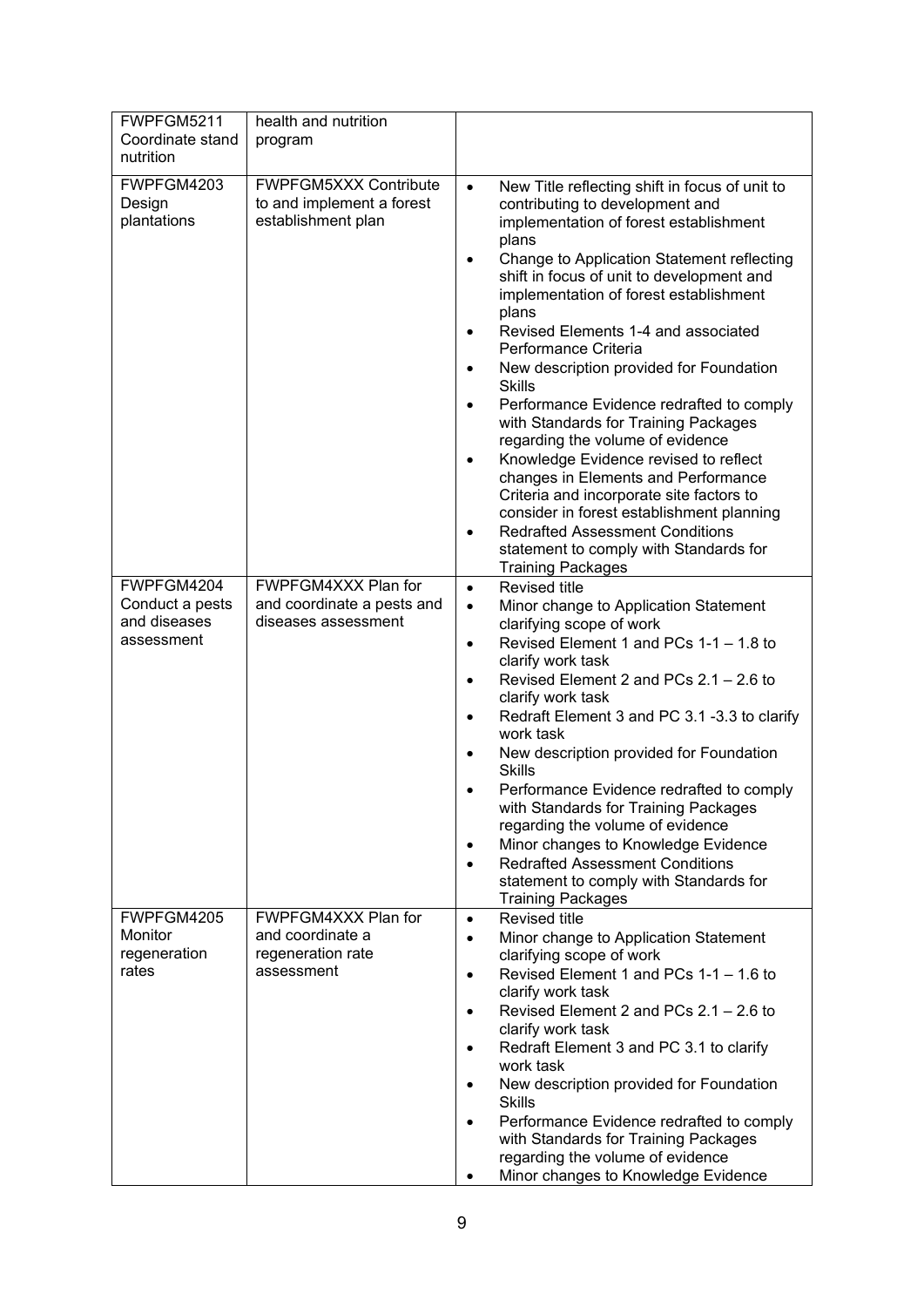|                                                |                                                        | $\bullet$ | <b>Redrafted Assessment Conditions</b><br>statement to comply with Standards for<br><b>Training Packages</b>              |
|------------------------------------------------|--------------------------------------------------------|-----------|---------------------------------------------------------------------------------------------------------------------------|
| FWPFGM4206<br>Conduct a wood                   | FWPFGM4XXX Conduct a                                   | $\bullet$ | Minor changes to PCs 2.6 and 2.7 to clarify                                                                               |
| volume and yield<br>assessment                 | wood volume and yield<br>assessment                    | $\bullet$ | tasks<br>Minor changes to Element 3 and PCs 3.1<br>and 3.2 to clarify tasks                                               |
|                                                |                                                        | $\bullet$ | New description provided for Foundation<br><b>Skills</b>                                                                  |
|                                                |                                                        | $\bullet$ | Performance Evidence redrafted to comply<br>with Standards for Training Packages                                          |
|                                                |                                                        |           | regarding the volume of evidence                                                                                          |
|                                                |                                                        |           | Addition to Knowledge Evidence to include<br>wood volume and yield assessment<br>techniques                               |
|                                                |                                                        |           | <b>Redrafted Assessment Conditions</b>                                                                                    |
|                                                |                                                        |           | statement to comply with Standards for<br><b>Training Packages</b>                                                        |
| FWPFGM4207<br>Conduct a forest                 | FWPFGM4XXX Plan for<br>and coordinate a forest site    | $\bullet$ | <b>Revised title</b>                                                                                                      |
| site assessment                                | assessment                                             | $\bullet$ | Minor change to Application Statement<br>clarifying scope of work                                                         |
|                                                |                                                        | $\bullet$ | Revised Element 1 and PCs 1-1 - 1.7 to                                                                                    |
|                                                |                                                        |           | clarify work task<br>Revised Element 2 and PCs 2.1 - 2.5 to                                                               |
|                                                |                                                        |           | clarify work task                                                                                                         |
|                                                |                                                        |           | Redraft Element 3 and PC 3.1 -3.3 to clarify<br>work task                                                                 |
|                                                |                                                        | $\bullet$ | New description provided for Foundation<br><b>Skills</b>                                                                  |
|                                                |                                                        | $\bullet$ | Performance Evidence redrafted to comply<br>with Standards for Training Packages<br>regarding the volume of evidence      |
|                                                |                                                        | $\bullet$ | Minor changes to Knowledge Evidence                                                                                       |
|                                                |                                                        | $\bullet$ | <b>Redrafted Assessment Conditions</b><br>statement to comply with Standards for<br><b>Training Packages</b>              |
| FWPFGM4208                                     | FWPFGM4XXX Plan for                                    | $\bullet$ | <b>Revised title</b>                                                                                                      |
| Plan a quarry                                  | and coordinate quarry<br>operations                    |           | Minor change to Application statement<br>clarifying scope of work                                                         |
|                                                |                                                        | $\bullet$ | Revised Element 1 and PCs 1-1 - 1.9 to<br>clarify work task                                                               |
|                                                |                                                        |           | Revised Element 2 and PCs 2.1 - 2.8 to<br>clarify work task                                                               |
|                                                |                                                        |           | Redraft Element 3 and PC 3.1 -3.3 to clarify<br>work task                                                                 |
|                                                |                                                        |           | New description provided for Foundation<br>Skills                                                                         |
|                                                |                                                        |           | Performance Evidence redrafted to comply<br>with Standards for Training Packages                                          |
|                                                |                                                        | $\bullet$ | regarding the volume of evidence<br>Minor changes to Knowledge Evidence                                                   |
|                                                |                                                        | $\bullet$ | <b>Redrafted Assessment Conditions</b><br>statement to comply with Standards for<br><b>Training Packages</b>              |
| FWPFGM5208                                     | FWPFGM4XXX Plan for                                    | $\bullet$ | Original unit FWPFGM5208 Manage road                                                                                      |
| Manage road<br>construction and<br>maintenance | and coordinate road<br>construction and<br>maintenance |           | construction and maintenance restructured<br>as two new units FWPFGMXXXX Plan for<br>and coordinate road construction and |
|                                                |                                                        |           |                                                                                                                           |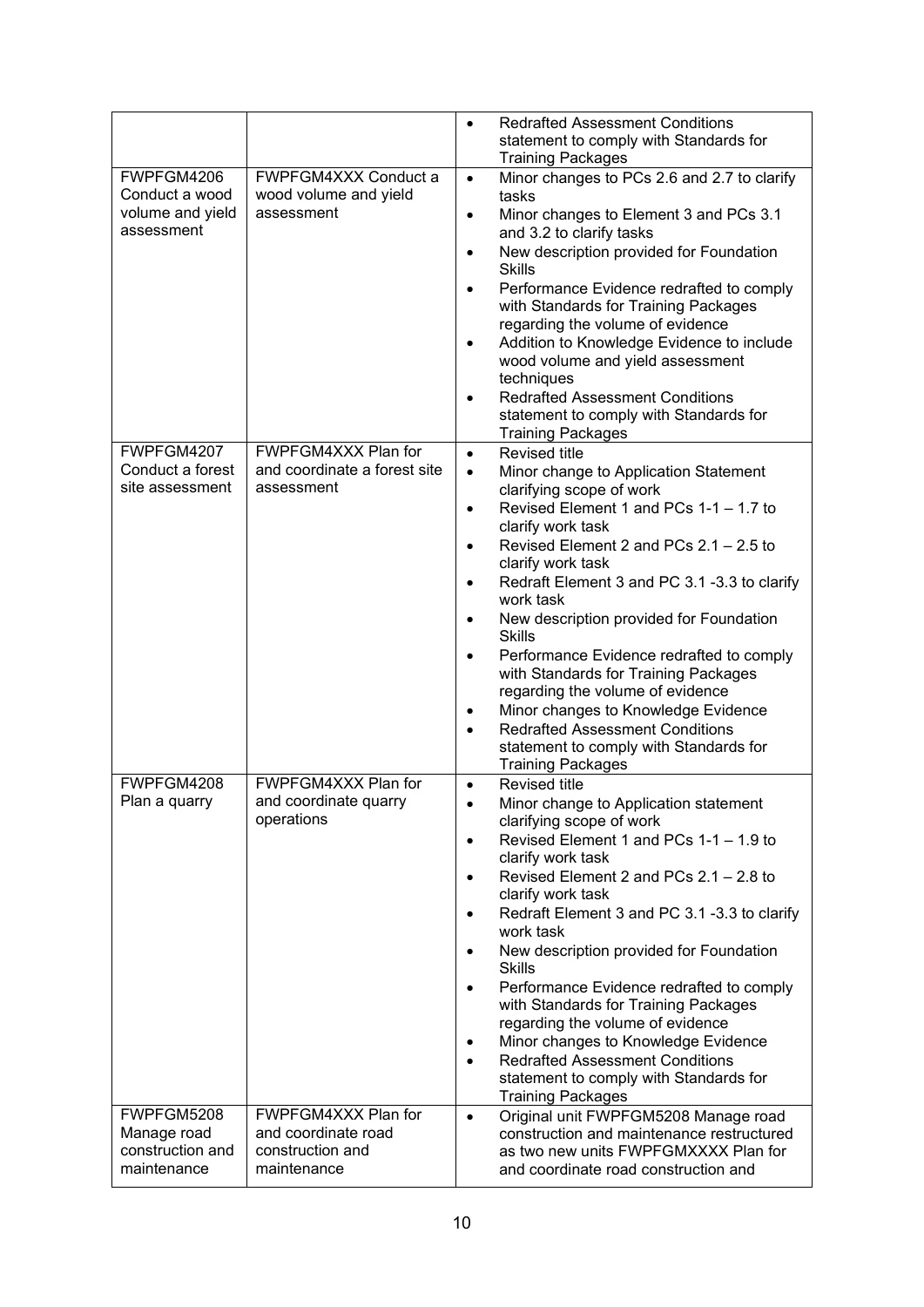|                                                                    | <b>FWPFGM5XXX Contribute</b><br>to and implement a forest<br>roading operational plan           | maintenance [to be included in Certificate<br>IV] and FWPFGMXXXX Contribute to and<br>implement a forest roading operational plan<br>[to be included in Diploma].                                                                                                                                                                                                                                                                                                                                                                                                                                                                                                                                                                    |
|--------------------------------------------------------------------|-------------------------------------------------------------------------------------------------|--------------------------------------------------------------------------------------------------------------------------------------------------------------------------------------------------------------------------------------------------------------------------------------------------------------------------------------------------------------------------------------------------------------------------------------------------------------------------------------------------------------------------------------------------------------------------------------------------------------------------------------------------------------------------------------------------------------------------------------|
| FWPFGM5210<br>Manage tending<br>operations in a<br>native forest   | FWPFGM4XXX Plan for<br>and coordinate tending<br>operations in a native forest<br>or plantation | Redesigned unit that includes content from<br>$\bullet$<br>FWPFGM5210 Manage tending operations<br>in a native forest and FWPFGM5213<br>Coordinate plantation tending operations                                                                                                                                                                                                                                                                                                                                                                                                                                                                                                                                                     |
| FWPFGM5213<br>Coordinate<br>plantation<br>tending<br>operations    |                                                                                                 |                                                                                                                                                                                                                                                                                                                                                                                                                                                                                                                                                                                                                                                                                                                                      |
| FWPHAR4203<br>Design log<br>landings and<br>snig tracks            | FWPFGM4XXX Plan for<br>and coordinate construction<br>of log landing and snig<br>tracks         | <b>Revised title</b><br>$\bullet$<br>Minor change to Application statement<br>$\bullet$<br>clarifying scope of work<br>Revised Element 1 and PCs 1.1 and 1.5 to<br>$\bullet$<br>clarify work task<br>Revised Element 2 and PCs 2.2, 2.3, 2.4<br>$\bullet$<br>and 2.6 to clarify work task<br>Revised PCs 3.1, 3.2, 3.3 and 3.5 to clarify<br>$\bullet$<br>work task<br>Minor changes to Foundation Skills<br>$\bullet$<br>Performance Evidence redrafted to comply<br>$\bullet$<br>with Standards for Training Packages<br>regarding the volume of evidence<br>Minor changes to Knowledge Evidence<br>٠<br><b>Redrafted Assessment Conditions</b><br>$\bullet$<br>statement to comply with Standards for<br><b>Training Packages</b> |
| FWPHAR4204<br>Plan and<br>coordinate fire<br>salvage<br>operations | FWPFGM4XXX Plan for<br>and coordinate fire salvage<br>operations                                | <b>Revised Title</b><br>$\bullet$<br>Minor change to Application statement<br>$\bullet$<br>clarifying scope of work<br>Revised Element 1 and PCs 1-1 - 1.7 to<br>$\bullet$<br>clarify work task<br>Revised Element 2 and PCs 2.1 - 2.8 to<br>clarify work task<br>Redraft Element 3 and PC 3.1 -3.9 to clarify<br>٠<br>work task<br><b>Revised Foundation Skills</b><br>$\bullet$<br>Performance Evidence redrafted to comply<br>with Standards for Training Packages<br>regarding the volume of evidence<br>Minor changes to Knowledge Evidence<br>٠<br><b>Redrafted Assessment Conditions</b><br>$\bullet$<br>statement to comply with Standards for<br><b>Training Packages</b>                                                   |
| FWPHAR4205<br>Implement<br>harvesting plans                        | FWPFGM4XXX Plan for<br>and coordinate forest<br>harvesting operations                           | <b>Revised title</b><br>$\bullet$<br>Minor change to Application statement<br>$\bullet$<br>clarifying scope of work<br>Revised Element 1 and PCs 1.1 and 1.9 to<br>$\bullet$<br>clarify work task<br>Revised Element 2 and PCs 2.1-2.7 to<br>$\bullet$<br>clarify work task<br>Revised Element 3 and PCs 3.1-3.2 to<br>clarify work task                                                                                                                                                                                                                                                                                                                                                                                             |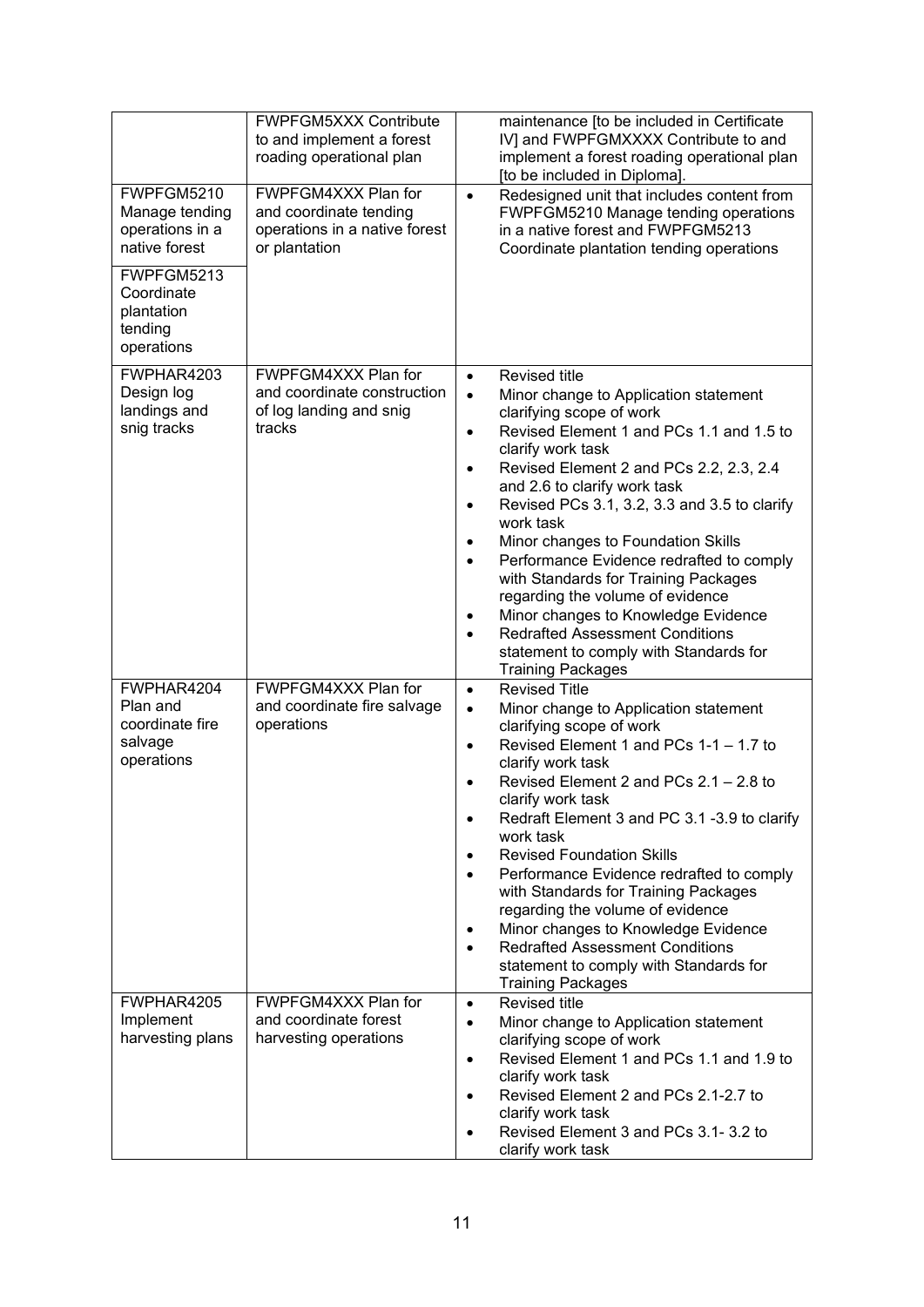| FWPHAR5201<br>Design<br>harvesting plans<br>FWPFGM5216<br>Manage coupe<br>planning | <b>FWPFGM5XXX Contribute</b><br>to and implement a forest<br>harvesting plan     | $\bullet$<br><b>Skills</b><br>$\bullet$<br>$\bullet$<br>$\bullet$                                                | New description provided for Foundation<br>Performance Evidence redrafted to comply<br>with Standards for Training Packages<br>regarding the volume of evidence<br>Minor changes to Knowledge Evidence<br><b>Redrafted Assessment Conditions</b><br>statement to comply with Standards for<br><b>Training Packages</b><br>Redesigned unit that includes content from<br>FWPHAR5201 Design harvesting plans and<br>FWPFGM5216 Manage coupe planning                                                                                                                                                                                                                                                                                                                                                                                                                                                                                          |
|------------------------------------------------------------------------------------|----------------------------------------------------------------------------------|------------------------------------------------------------------------------------------------------------------|---------------------------------------------------------------------------------------------------------------------------------------------------------------------------------------------------------------------------------------------------------------------------------------------------------------------------------------------------------------------------------------------------------------------------------------------------------------------------------------------------------------------------------------------------------------------------------------------------------------------------------------------------------------------------------------------------------------------------------------------------------------------------------------------------------------------------------------------------------------------------------------------------------------------------------------------|
| FWPFGM5214<br>Develop a native<br>forest<br>regeneration<br>plan                   | <b>FWPFGM5XXX Contribute</b><br>to and implement a forest<br>regeneration plan   | $\bullet$<br>$\bullet$<br>$\bullet$<br>$\bullet$<br>٠<br>regeneration<br>٠<br>regeneration<br>٠<br><b>Skills</b> | New Title reflecting shift in focus of unit to<br>contributing to development and<br>implementation of a forest regeneration plan<br>Change to Application Statement reflecting<br>shift in focus of unit to contributing to<br>development and implementation of a forest<br>regeneration plan<br>Reworded PCs 1.1-1.8 - to clarify work task<br>Reworded Element 2 and PCs 2.1, 2.3, 2.4<br>and 2.5 -2.9 to clarify scope of work in<br>relation to supporting implementation of a<br>regeneration plan<br>Reworded PCs 3.1, 3.4, 3.5 to clarify scope<br>of work in relation to monitoring of forest<br>Reworded PCs 4.2 and 4.3 to clarify scope<br>of work in relation to reviewing forest<br>New description provided for Foundation<br>New Knowledge Evidence requirement on<br>principles of forest science<br>Performance Evidence redrafted to comply<br>with Standards for Training Packages<br>regarding the volume of evidence |
| FWPCOT5205<br>Develop<br>biohazard<br>contingency<br>plans                         | <b>FWPFGM5XXX Contribute</b><br>to and implement a<br>biohazard contingency plan | $\bullet$<br>plan<br>$\bullet$<br>$\bullet$<br>plan<br>$\bullet$                                                 | New Title reflecting shift in focus of unit to<br>contributing to development and<br>implementation of a biohazard contingency<br>Change to Application Statement reflecting<br>shift in focus of unit to contributing to<br>development and implementation of a<br>biohazard contingency plan<br>Reworded Element 2 and PCs 2.1-2.9 to<br>clarify scope of work in relation to<br>supporting development of a contingency<br>Reworded Element 3 and PC 3.4 to clarify<br>scope of work in relation to coordinating<br>implementation of a contingency plan<br>New description provided for Foundation<br>Skills - Oral Communication                                                                                                                                                                                                                                                                                                       |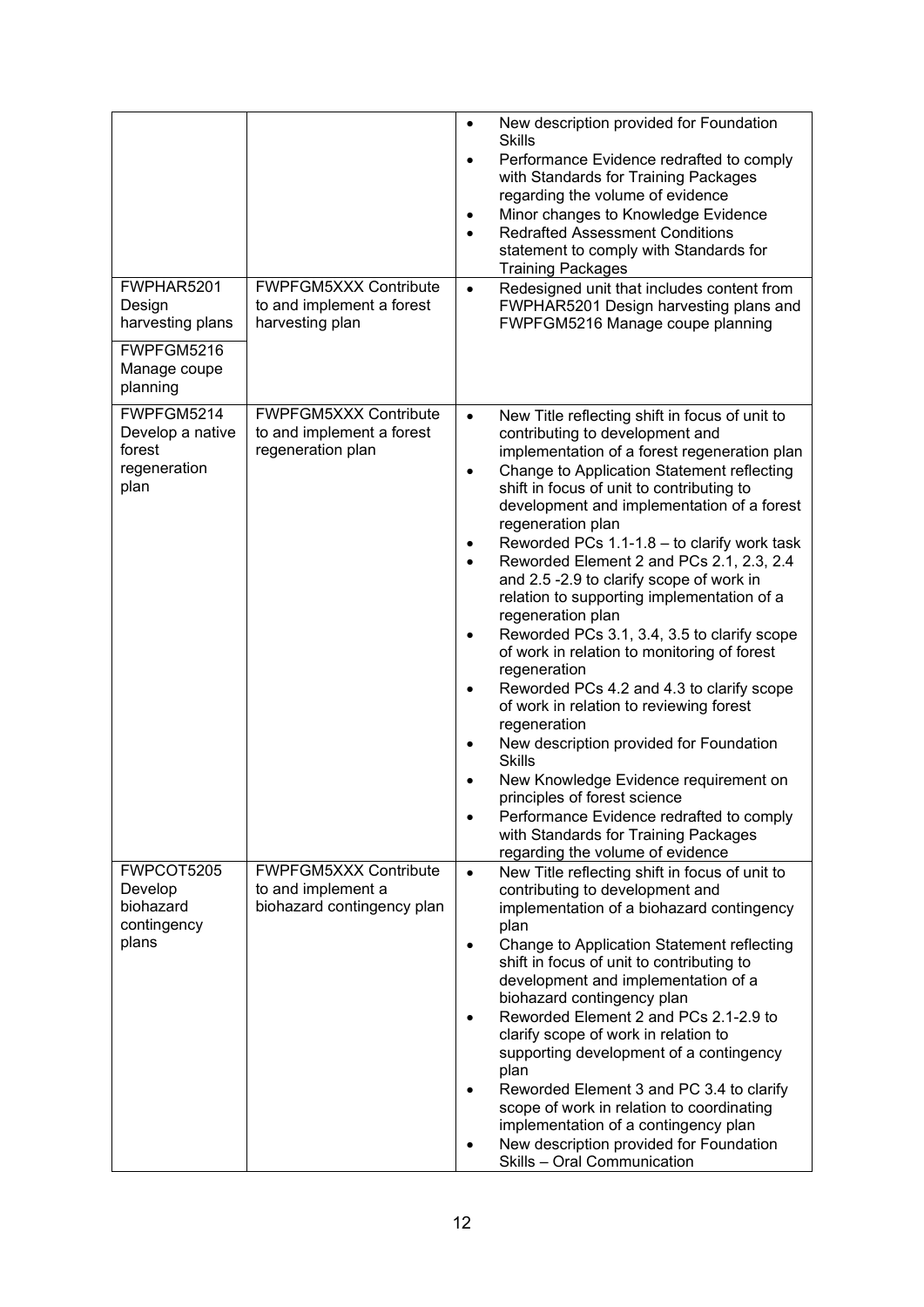|                             |                                                                           | $\bullet$ | Performance Evidence redrafted to comply<br>with Standards for Training Packages             |
|-----------------------------|---------------------------------------------------------------------------|-----------|----------------------------------------------------------------------------------------------|
|                             |                                                                           |           | regarding the volume of evidence                                                             |
|                             |                                                                           | $\bullet$ | Minor wording changes to Knowledge<br>Evidence to comply with style manual                   |
|                             |                                                                           |           | requirements                                                                                 |
|                             |                                                                           | $\bullet$ | <b>Redrafted Assessment Conditions</b>                                                       |
|                             |                                                                           |           | statement to comply with Standards for                                                       |
|                             |                                                                           |           | <b>Training Packages</b>                                                                     |
| FWPCOR6202<br>Implement     | FWPFGM5XXX Implement<br>practices to maximise value                       | $\bullet$ | Minor change to Application Statement to                                                     |
| practices to                | from wood residues                                                        | $\bullet$ | reflect style manual requirements<br>Minor changes to PCs1.1, 1.3, 2.1, 2.2 and              |
| maximise value              |                                                                           |           | 3.1 to reflect style manual requirements                                                     |
| from wood                   |                                                                           | $\bullet$ | Reworded Element 3 to clarify task                                                           |
| residues                    |                                                                           | $\bullet$ | Minor redraft of Foundation Skills - Oral                                                    |
|                             |                                                                           |           | <b>Communication and Reading</b>                                                             |
|                             |                                                                           | $\bullet$ | Performance Evidence redrafted to comply                                                     |
|                             |                                                                           |           | with Standards for Training Packages                                                         |
|                             |                                                                           |           | regarding the volume of evidence                                                             |
|                             |                                                                           |           | <b>Redrafted Assessment Conditions</b>                                                       |
|                             |                                                                           |           | statement to comply with Standards for                                                       |
|                             |                                                                           |           | <b>Training Packages</b>                                                                     |
|                             | Units updated to correct the alignment of the job task with the AQF level |           |                                                                                              |
| FWPHAR4201                  | FWPHAR3XXX Apply tree                                                     | $\bullet$ | <b>Revised Title</b>                                                                         |
| Apply tree                  | jacking techniques in felling                                             | $\bullet$ | Minor change to Application statement                                                        |
| jacking                     | trees                                                                     |           | clarifying scope of work                                                                     |
| techniques                  |                                                                           | $\bullet$ | Revised PCs $1-1-1.9$ to clarify work task                                                   |
|                             |                                                                           | $\bullet$ | Revised Element 2 to clarify work task                                                       |
|                             |                                                                           | $\bullet$ | Revised PCs 3.2, 3.3, 3.4, 3.6 and 3.7 to                                                    |
|                             |                                                                           |           | clarify work task                                                                            |
|                             |                                                                           | $\bullet$ | Revised Element 4 and PCs 4.1, 4.3 and<br>4.6 to clarify work task                           |
|                             |                                                                           | $\bullet$ | <b>Revised Foundation Skills</b>                                                             |
|                             |                                                                           |           | Performance Evidence redrafted to comply                                                     |
|                             |                                                                           |           | with Standards for Training Packages                                                         |
|                             |                                                                           |           | regarding the volume of evidence                                                             |
|                             |                                                                           |           | Minor changes to Knowledge Evidence                                                          |
|                             |                                                                           |           | <b>Redrafted Assessment Conditions</b>                                                       |
|                             |                                                                           |           | statement to comply with Standards for                                                       |
|                             |                                                                           |           | <b>Training Packages</b>                                                                     |
| FWPHAR4202                  | FWPHAR3XXX Coordinate                                                     | $\bullet$ | Revised PCs 1-1 - 1.8 to clarify work task                                                   |
| Coordinate log              | log recovery (hook tender)                                                | $\bullet$ | Minor changes to PCs 5.2, 5.3, 5.5 and 5.6                                                   |
| recovery (hook<br>tender)   |                                                                           |           | to comply with style requirements                                                            |
|                             |                                                                           | $\bullet$ | Minor editorial changes to Foundation<br><b>Skills</b>                                       |
|                             |                                                                           | $\bullet$ | Performance Evidence redrafted to comply                                                     |
|                             |                                                                           |           | with Standards for Training Packages                                                         |
|                             |                                                                           |           | regarding the volume of evidence                                                             |
|                             |                                                                           |           | <b>Redrafted Assessment Conditions</b>                                                       |
|                             |                                                                           |           | statement to comply with Standards for                                                       |
|                             |                                                                           |           | <b>Training Packages</b>                                                                     |
|                             |                                                                           |           | Units updated as part of the Entry Level Forestry Skills Project to correct alignment of the |
| job task with the AQF level |                                                                           |           |                                                                                              |
| FWPFGM2202                  | FWPFGM4XXX Plan for                                                       | $\bullet$ | New title                                                                                    |
| Prepare                     | and coordinate forest site                                                | $\bullet$ | Updated Application Statement to increase                                                    |
| seedbed                     | preparation operations                                                    |           | focus on planning and coordination of forest                                                 |
|                             |                                                                           |           | site preparation activities                                                                  |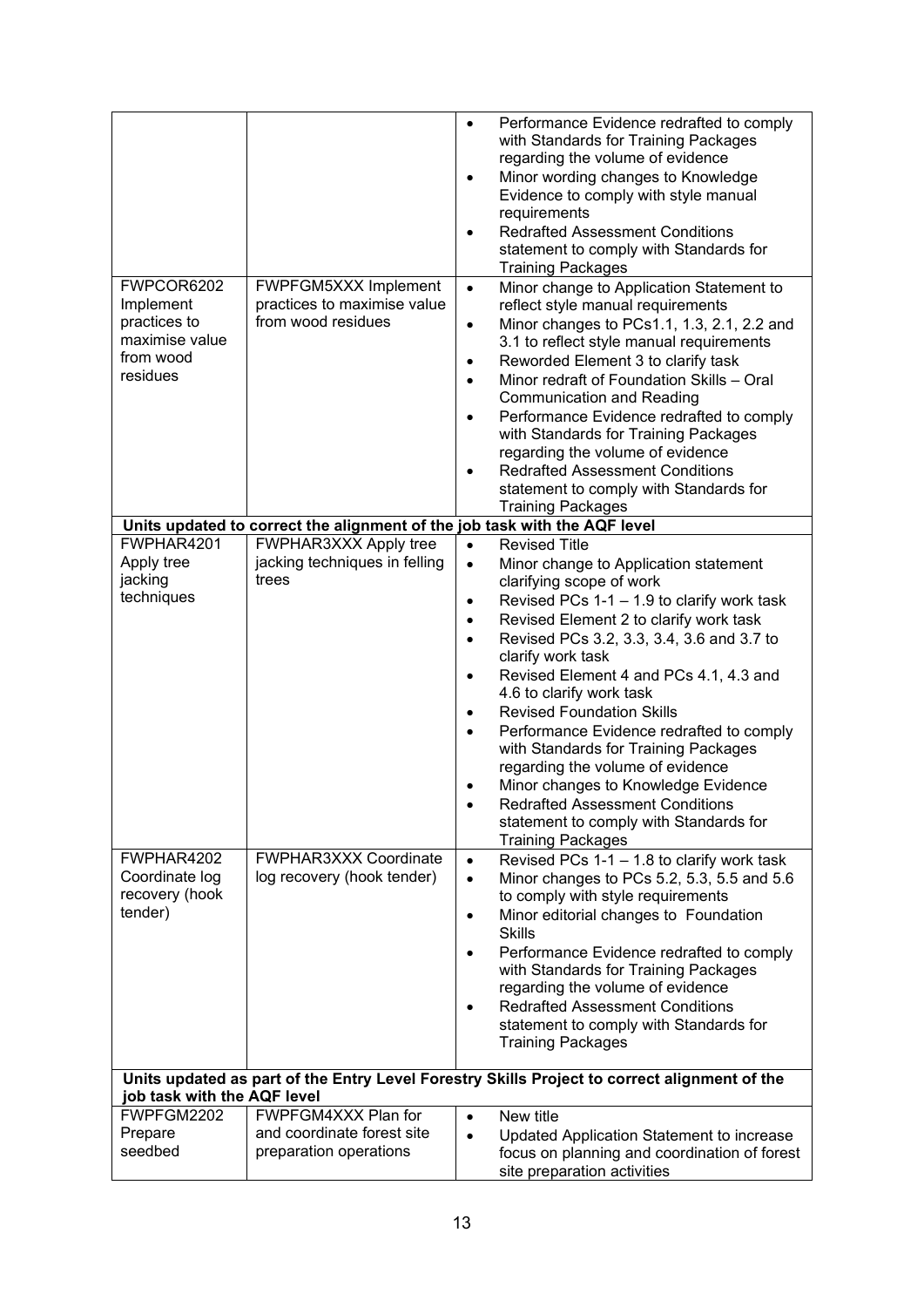|                                                                                  |                                                                                                  | $\bullet$<br>$\bullet$                     | Updated Elements and added new<br>Performance Criteria<br>Updated and added new Knowledge and<br>Performance Evidence                                                                                                                                                                                                                                                                                                                                                                                                                                                                                                                                                                                                                                                                             |
|----------------------------------------------------------------------------------|--------------------------------------------------------------------------------------------------|--------------------------------------------|---------------------------------------------------------------------------------------------------------------------------------------------------------------------------------------------------------------------------------------------------------------------------------------------------------------------------------------------------------------------------------------------------------------------------------------------------------------------------------------------------------------------------------------------------------------------------------------------------------------------------------------------------------------------------------------------------------------------------------------------------------------------------------------------------|
|                                                                                  |                                                                                                  | ٠                                          | <b>Updated Foundation Skills</b>                                                                                                                                                                                                                                                                                                                                                                                                                                                                                                                                                                                                                                                                                                                                                                  |
|                                                                                  |                                                                                                  | ٠                                          | <b>Updated Assessment Conditions</b>                                                                                                                                                                                                                                                                                                                                                                                                                                                                                                                                                                                                                                                                                                                                                              |
| FWPFGM3206<br>Plan and<br>implement non-<br>commercial<br>thinning<br>operations | FWPFGM4XXX Plan for<br>and coordinate thinning<br>operations in a native forest<br>or plantation | $\bullet$<br>$\bullet$<br>٠<br>٠<br>٠<br>٠ | Minor change to Application Statement<br>clarifying scope of work to focus on<br>planning, coordinating the implementation<br>of and monitoring thinning operations in a<br>forest or plantation<br>Revised PCs 2.1-2.6 to clarify work task<br>associated with planning thinning<br>operations<br>Revised Element 3 and PCs 3.1-3.7 to<br>clarify work task associated with<br>coordinating the implementation of and<br>monitoring thinning operations<br>Minor wording change to Element 4 and<br>PCs 4.1-4.4 to clarify work task associated<br>with reviewing and reporting on outcomes of<br>thinning operations<br>New description provided for Foundation<br><b>Skills</b><br>Performance Evidence redrafted regarding<br>the volume of evidence<br>Knowledge Evidence amended to include |
|                                                                                  |                                                                                                  |                                            | measurements relevant to thinning                                                                                                                                                                                                                                                                                                                                                                                                                                                                                                                                                                                                                                                                                                                                                                 |
|                                                                                  |                                                                                                  |                                            | operations, safe chemical use, monitoring<br>points, purpose of thinning operations                                                                                                                                                                                                                                                                                                                                                                                                                                                                                                                                                                                                                                                                                                               |
|                                                                                  |                                                                                                  | ٠                                          | <b>Redrafted Assessment</b>                                                                                                                                                                                                                                                                                                                                                                                                                                                                                                                                                                                                                                                                                                                                                                       |
| FWPFGM3207                                                                       | FWPFGM4XXX Plan for                                                                              | $\bullet$                                  | <b>Reworded Unit Title</b>                                                                                                                                                                                                                                                                                                                                                                                                                                                                                                                                                                                                                                                                                                                                                                        |
| Coordinate stem<br>improvement                                                   | and coordinate stem<br>improvement operations                                                    | $\bullet$                                  | Minor change to Application Statement<br>clarifying that work involves planning,<br>coordinating and monitoring the<br>implementation of stem improvement<br>activities                                                                                                                                                                                                                                                                                                                                                                                                                                                                                                                                                                                                                           |
|                                                                                  |                                                                                                  |                                            | Minor wording change to Element 2 and<br>PCs 2.1-2.3 and 2.5-2.6 to clarify work task<br>associated with planning stem improvement<br>operations                                                                                                                                                                                                                                                                                                                                                                                                                                                                                                                                                                                                                                                  |
|                                                                                  |                                                                                                  |                                            | Minor wording change to Element 3 and<br>PCs 3.1 and 3.4 to clarify work task<br>associated with coordinating<br>implementation of stem improvement<br>operations                                                                                                                                                                                                                                                                                                                                                                                                                                                                                                                                                                                                                                 |
|                                                                                  |                                                                                                  | ٠                                          | Minor wording change to PCs 4.1-4.4 to<br>clarify work task associated with reviewing<br>stem improvement operations<br>New description provided for Foundation                                                                                                                                                                                                                                                                                                                                                                                                                                                                                                                                                                                                                                   |
|                                                                                  |                                                                                                  | ٠                                          | <b>Skills</b><br>Performance Evidence redrafted to comply                                                                                                                                                                                                                                                                                                                                                                                                                                                                                                                                                                                                                                                                                                                                         |
|                                                                                  |                                                                                                  |                                            | with Standards for Training Packages<br>regarding the volume of evidence<br>Knowledge Evidence amended to include                                                                                                                                                                                                                                                                                                                                                                                                                                                                                                                                                                                                                                                                                 |
|                                                                                  |                                                                                                  |                                            | stem improvement methods, working safely<br>at heights, safe chemical use, purpose of<br>stem improvement                                                                                                                                                                                                                                                                                                                                                                                                                                                                                                                                                                                                                                                                                         |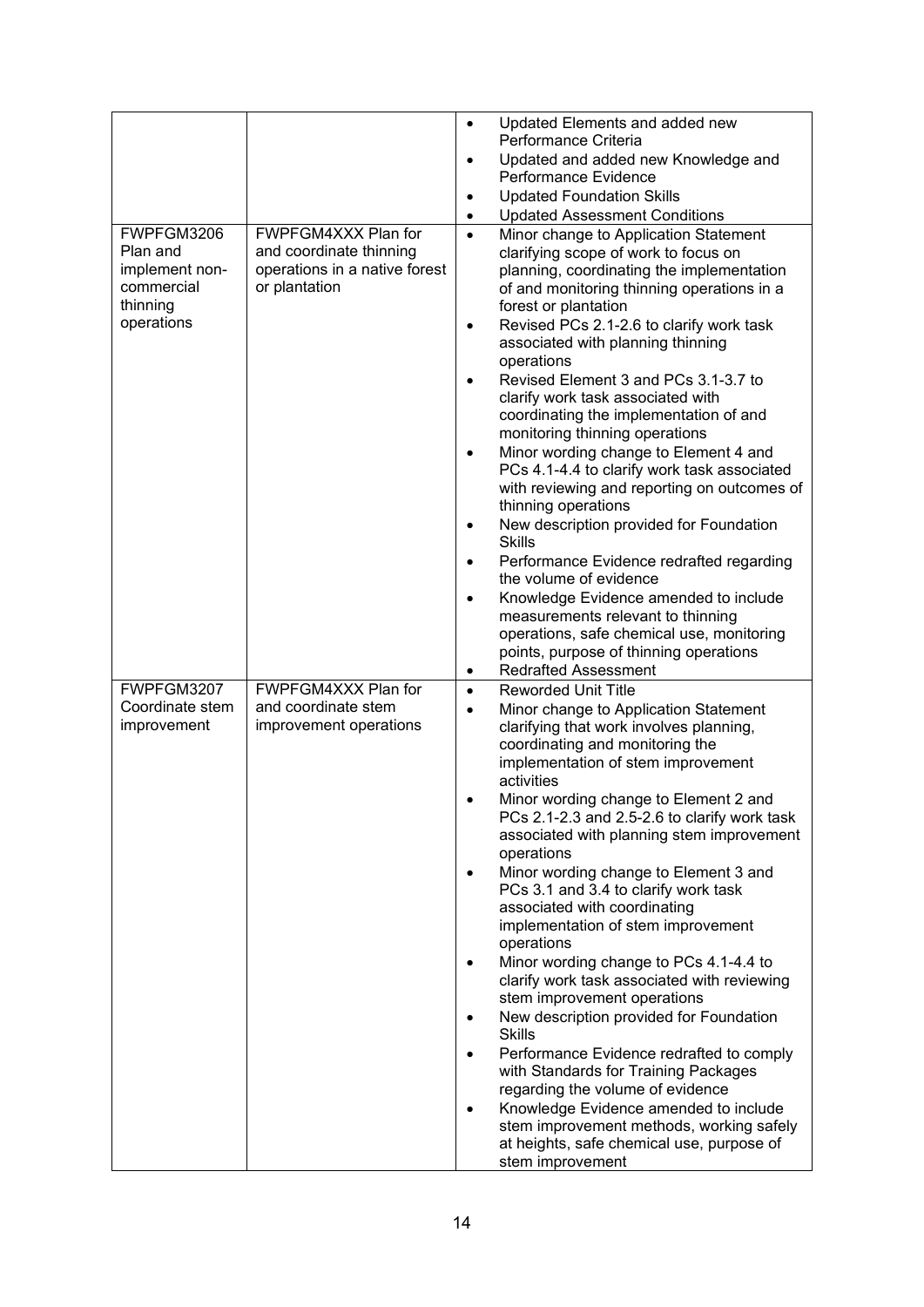|  | <b>Redrafted Assessment Conditions</b><br>statement to comply with Standards for<br><b>Training Packages</b><br><b>Redrafted Assessment Conditions</b> |
|--|--------------------------------------------------------------------------------------------------------------------------------------------------------|
|--|--------------------------------------------------------------------------------------------------------------------------------------------------------|

#### **Forest Resource Management – new units of competency**

Eight new units of competency were developed to cover skills requirements for undertaking growth and yield modelling in forest management; contributing to forest valuation to optimise forest management practice; applying scientific principles and methods for the management of biodiversity in planning forestry operations; and, manipulating and analyse data within digital and geographic information systems.

| New unit code and name                    | <b>Application</b>                                                                                              |
|-------------------------------------------|-----------------------------------------------------------------------------------------------------------------|
| FWPFGM5XXX Contribute to the planning     | This unit of competency describes the skills and                                                                |
| and conduct of forest valuation           | knowledge required to contribute to the selection                                                               |
|                                           | and application of appropriate forest valuation                                                                 |
|                                           | methods to value forest stands.                                                                                 |
| FWPFGM5XXX Contribute to selection and    | This unit of competency describes the skills and                                                                |
| application of forest growth models       | knowledge required to select and apply a forest                                                                 |
|                                           | growth model to forecast forest growth and yield of                                                             |
|                                           | a forest stand and to compare forecasts with actual<br>yields.                                                  |
| FWPFGM5XXX Analyse ecology of             | This unit of competency describes the skills and                                                                |
| commercial native forests and plantations | knowledge required to explain the impact of                                                                     |
|                                           | forestry operations on biodiversity, conduct                                                                    |
|                                           | biodiversity evaluations and monitor biodiversity                                                               |
|                                           | management and conservation in forestry                                                                         |
|                                           | operations.                                                                                                     |
| FWPFGM5XXX Process and interpret          | This unit of competency describes the skills and                                                                |
| harvester and forwarder optimisation data | knowledge required to use and apply a software                                                                  |
|                                           | program for processing harvesting and forwarding                                                                |
|                                           | optimisation data to monitor wood flow planning                                                                 |
|                                           | and production. This unit includes confirming wood                                                              |
|                                           | flow planning and production data requirements,                                                                 |
|                                           | accessing Standard for Forest Machine Data and                                                                  |
|                                           | Communication (StanForD) compliant data, using<br>software application features to process data and             |
|                                           | conduct production and wood flow analysis, and                                                                  |
|                                           | generating reports of production and wood flow                                                                  |
|                                           | across sites, machines and time.                                                                                |
| FWPFGM5XXX Create digital forestry        | This unit of competency describes the skills and                                                                |
| operational map                           | knowledge required to create digital forest                                                                     |
|                                           | operational maps. This includes determining map                                                                 |
|                                           | specifications, selecting and setting up Geographic                                                             |
|                                           | Information System (GIS) software package,                                                                      |
|                                           | creating, reviewing and finalising a map, and                                                                   |
|                                           | sharing the map with end-users.                                                                                 |
| FWPFGM5XXX Create cutting instruction     | This unit of competency describes the skills and                                                                |
| files for forestry harvesters             | knowledge required to create cutting instructions,                                                              |
|                                           | which are also known as bucking instructions or                                                                 |
|                                           | ATP files, for forestry harvesters. This unit includes<br>sourcing and collecting data sets for use in creating |
|                                           | cutting instructions, using a software package to                                                               |
|                                           | create cutting instructions for forestry harvesters,                                                            |
|                                           | trialling and editing cutting instructions and                                                                  |
|                                           | transmitting cutting instructions to end-users.                                                                 |
| FWPFGM5XXX Plan unmanned aerial           | This unit of competency describes the skills and                                                                |
| vehicle (UAV) collection of forestry data | knowledge required to plan unmanned aerial                                                                      |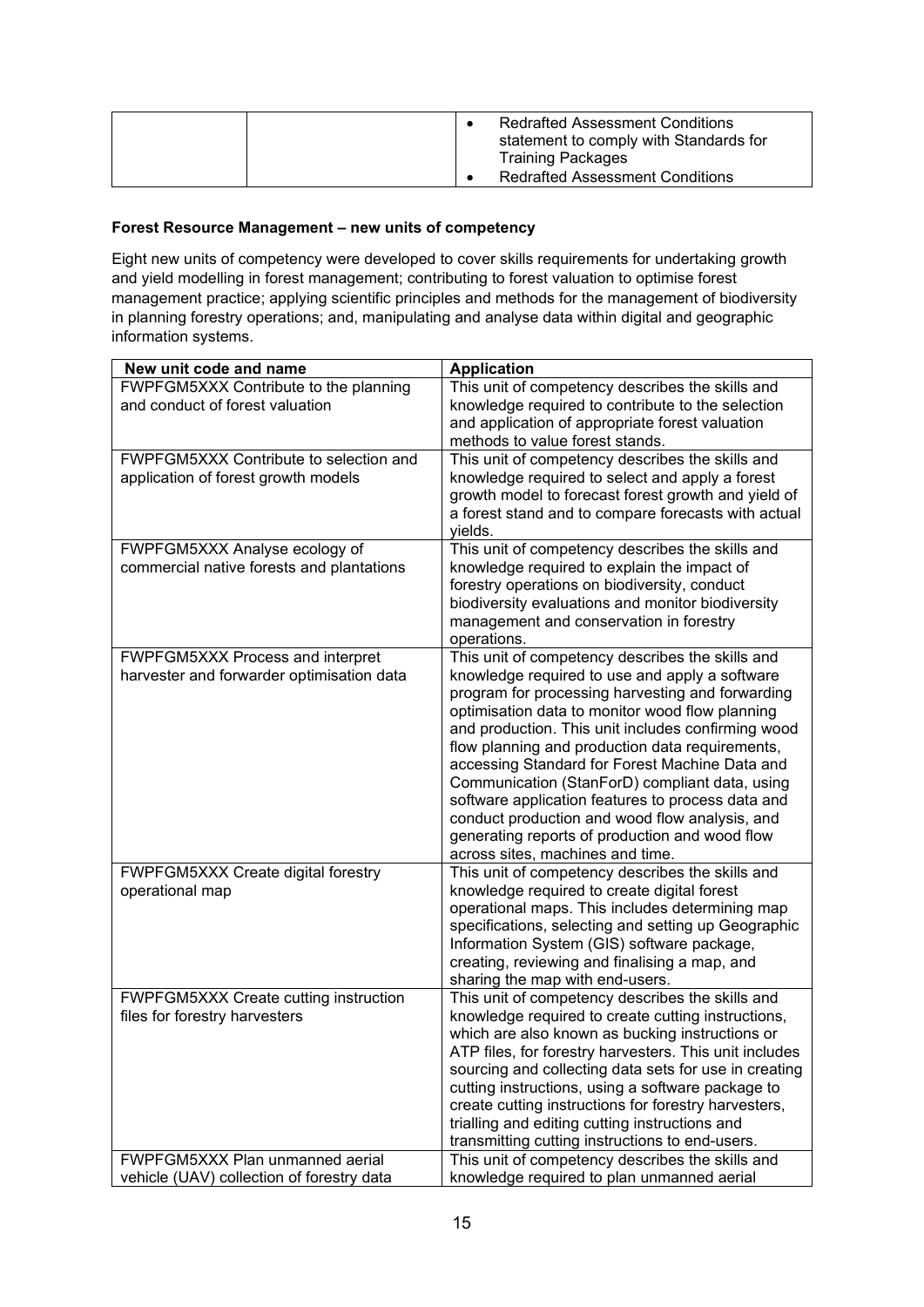|                                                                                            | vehicle (UAV) collection of forestry data. This<br>includes preparing for UAV data collection,<br>interpreting user requirements or specifications for<br>spatial and environmental data collection,<br>identifying the UAV platform and sensors required<br>for the data collection task, and preparing a data<br>collection plan.                                                       |
|--------------------------------------------------------------------------------------------|-------------------------------------------------------------------------------------------------------------------------------------------------------------------------------------------------------------------------------------------------------------------------------------------------------------------------------------------------------------------------------------------|
| FWPFGM5XXX Quality assure forestry data<br>acquisition by unmanned aerial vehicle<br>(UAV) | This unit of competency describes the skills and<br>knowledge required to quality assure forestry data<br>acquisition by unmanned aerial vehicle (UAV). This<br>includes establishing quality criteria for UAV data<br>acquisition, conducting pre and post-flight quality<br>assurance checks of UAV data acquisition and<br>preparing UAV data acquisition quality assurance<br>report. |

#### **Forest Resource Management – revised units of competency**

Four existing units of competency describing jobs in forest resource management have been reviewed and updated.

For example, one unit has been redeveloped to reflect the skills required to analyse and use data generated by new technology used in forest planning and management, such as Lidar, aerial photography and geographic information system (GIS) software.

The other units have been redeveloped to provide skills that contribute to the implementation of forest inventory programs and to develop knowledge of forestry contributions to carbon reduction strategies.

| <b>Current unit</b>                                                                  | Revised unit code and                                                                               | <b>Proposed changes</b>                                                                                                                                                                                                                                                                                                                                                                                                                                                                                                                                                                                    |  |  |
|--------------------------------------------------------------------------------------|-----------------------------------------------------------------------------------------------------|------------------------------------------------------------------------------------------------------------------------------------------------------------------------------------------------------------------------------------------------------------------------------------------------------------------------------------------------------------------------------------------------------------------------------------------------------------------------------------------------------------------------------------------------------------------------------------------------------------|--|--|
| code and name                                                                        | name                                                                                                |                                                                                                                                                                                                                                                                                                                                                                                                                                                                                                                                                                                                            |  |  |
| FWPFGM4209<br>Interpret and use<br>aerial<br>photographs for<br>forest<br>management | <b>FWPFGM5XXX Interpret</b><br>and use image data in<br>forestry planning and<br>management         | Redeveloped unit describing the skills and<br>$\bullet$<br>knowledge required to select and interpret<br>image data, including satellite images, aerial<br>photographs, Lidar images and other<br>remotely sensed or scanned data used in<br>forestry planning and management. The unit<br>covers accessing image data, querying and<br>interpreting image data from different<br>sources, collating image data and archiving<br>image data. The unit requires the ability to<br>use geographic information system (GIS)<br>software to access, manipulate, archive,<br>retrieve and validate image data   |  |  |
| FWPFGM5219<br>Undertake carbon<br>stock sampling of<br>forests and<br>plantations    | <b>FWPFGM5XXX Apply</b><br>knowledge of forestry<br>contributions to carbon<br>reduction strategies | New Title reflecting shift in scope of units of<br>$\bullet$<br>competency<br>Change to Application Statement reflecting<br>$\bullet$<br>shift in in scope of units of competency<br>Deleted previous and replaced with<br>$\bullet$<br>significantly revised Elements and<br>Associated Performance Criteria<br>New description provided for Foundation<br><b>Skills</b><br>Performance Evidence redrafted to comply<br>with Standards for Training Packages<br>regarding the volume of evidence<br>Significant changes to Knowledge Evidence<br>٠<br>to reflect shift in scope of units of<br>competency |  |  |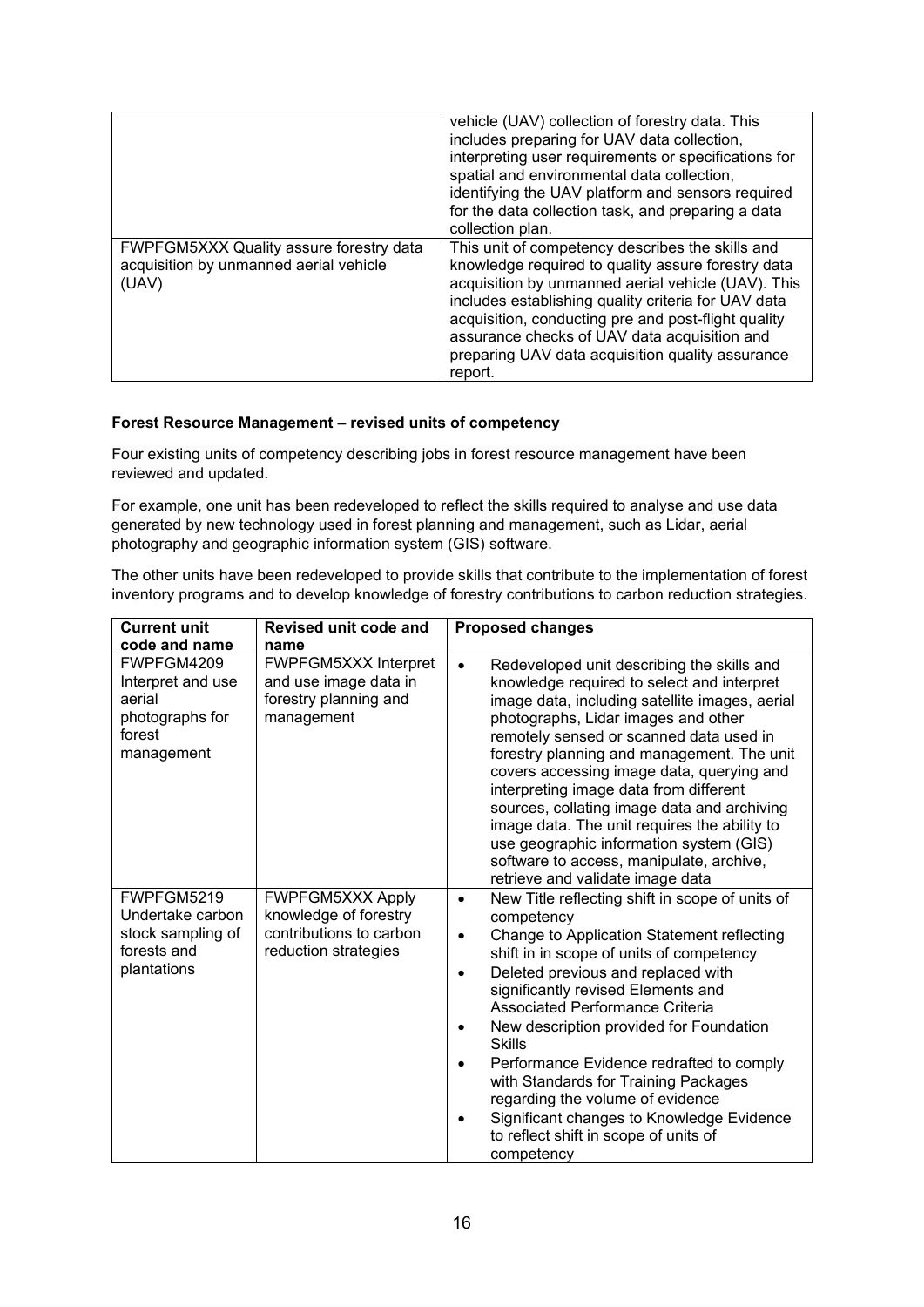|                                                                                                                   |                                                                                   | $\bullet$ | Redrafted Assessment Conditions statement<br>to comply with Standards for Training<br>Packages                                                       |
|-------------------------------------------------------------------------------------------------------------------|-----------------------------------------------------------------------------------|-----------|------------------------------------------------------------------------------------------------------------------------------------------------------|
| FWPFGM5201<br>Plan and manage<br>an inventory<br>program<br>FWPFGM6203<br>Manage<br>sustainable tree<br>inventory | <b>FWPFGM5XXX</b><br>Contribute to and<br>implement a forest<br>inventory program | $\bullet$ | Redesigned unit that includes content from<br>FWPFGM5201 Plan and manage an<br>inventory program and FWPFGM6203<br>Manage sustainable tree inventory |

#### **Stakeholder management and innovation - revised units of competency**

Eight existing units of competency have been reviewed and consolidated into three units with a focus on community engagement strategies and innovative thinking to support forestry best practice.

| <b>Current unit</b>                                                                                                                                                                                                                                                                                                                    | Revised unit code and                                                                                     | <b>Proposed changes</b>                                                                                                                                                                                                                                                                                                                                                                                       |
|----------------------------------------------------------------------------------------------------------------------------------------------------------------------------------------------------------------------------------------------------------------------------------------------------------------------------------------|-----------------------------------------------------------------------------------------------------------|---------------------------------------------------------------------------------------------------------------------------------------------------------------------------------------------------------------------------------------------------------------------------------------------------------------------------------------------------------------------------------------------------------------|
| code and name                                                                                                                                                                                                                                                                                                                          | name                                                                                                      |                                                                                                                                                                                                                                                                                                                                                                                                               |
| FWPCOT5208<br><b>Build and</b><br>maintain<br>community<br>relationships<br>FWPCOT6201<br>Manage<br>community<br>engagement                                                                                                                                                                                                            | <b>FWPFGM5XXX</b><br>Contribute to and<br>implement a community<br>engagement plan                        | $\bullet$<br>Redesigned unit that includes content from<br>FWPCOT5208 Build and maintain<br>community relationships and FWPCOT6201<br>Manage community engagement                                                                                                                                                                                                                                             |
| FWPCOT5202<br>Manage forestry<br>information and<br>interpretations<br>programs<br>FWPFGM5217<br>Promote<br>plantations as a<br>sustainable form<br>of land use                                                                                                                                                                        | <b>FWPFGM5XXX</b><br>Communicate forestry<br>and forest science with<br>stakeholders and the<br>community | Redesigned unit that includes content from<br>$\bullet$<br>FWPCOT5202 Manage forestry information<br>and interpretations programs and<br>FWPFGM5217 Promote plantations as a<br>sustainable form of land use                                                                                                                                                                                                  |
| FWPCOT6208<br>Manage<br>innovative<br>thinking and<br>practice in the<br>forest and wood<br>products industry<br>FWPCOT6209<br>Manage forest<br>and wood<br>products industry<br>research<br>FWPCOT8101<br>Lead forest and<br>wood products<br>industry<br>innovative<br>thinking and<br>practice<br>FWPCOT8102<br>Initiate and lead a | <b>FWPFGM5XXX Apply</b><br>innovative thinking to<br>support forestry best<br>practice                    | Redesigned unit that includes content from<br>$\bullet$<br>FWPCOT8101 Lead forest and wood<br>products industry innovative thinking and<br>practice, FWPCOT8102 Initiate and lead a<br>forest and wood products industry innovation,<br>FWPCOT6208 Manage innovative thinking<br>and practice in the forest and wood products<br>industry and FWPCOT6209 Manage forest<br>and wood products industry research |